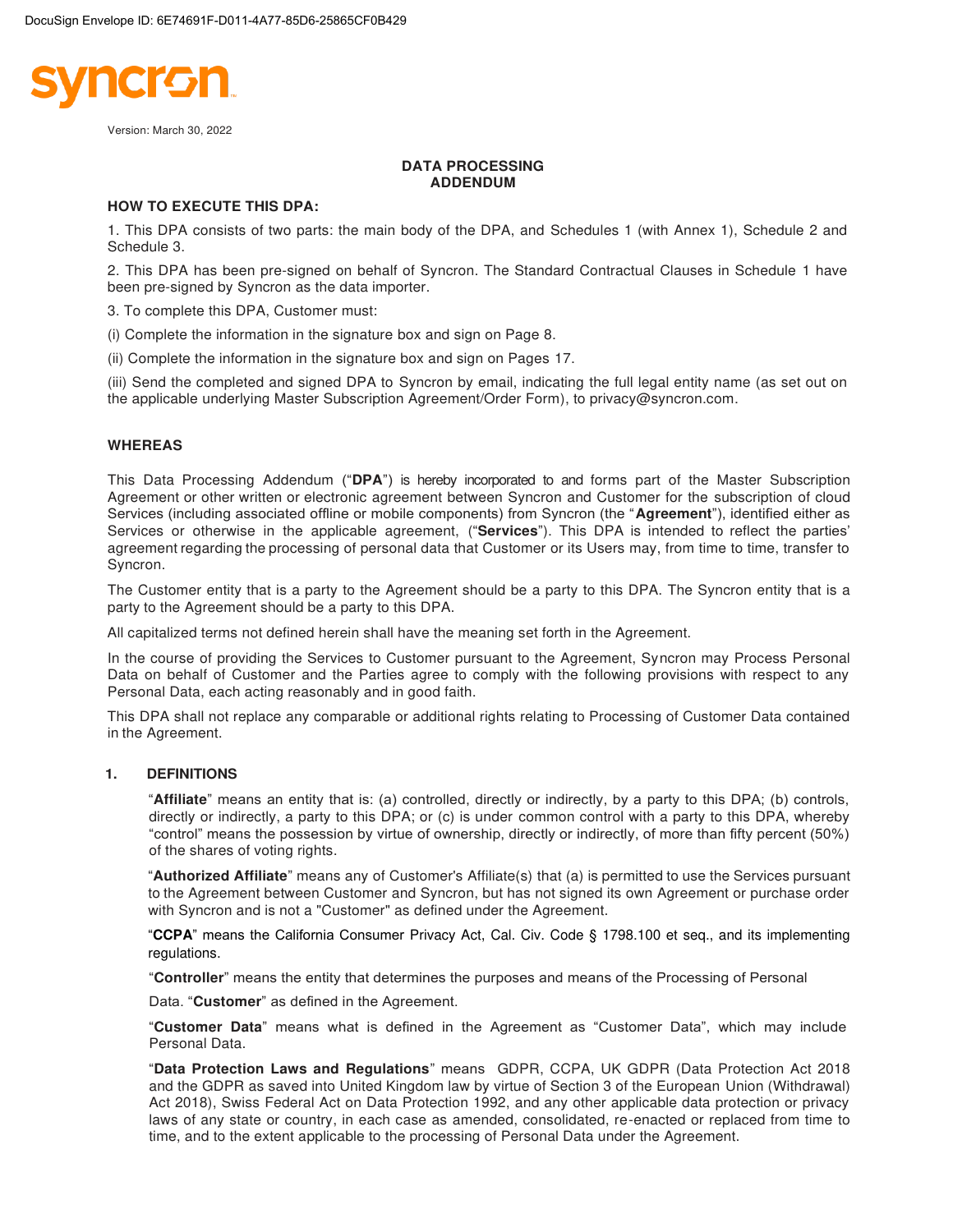# **syncron**

"**Data Subject**" means the identified or identifiable person to whom Personal Data relates.

"**GDPR**" means Regulation (EU) 2016/679 of the European Parliament and of the Council of April 27, 2016 on the protection of natural persons with regard to the processing of personal data and on the free movement of such data, and repealing Directive 95/46/EC (General Data Protection Regulation).

"**Personal Data**" means any information relating to (i) an identified or identifiable natural person and, (ii) an identified or identifiable legal entity (where such information is protected similarly as personal data or personally identifiable information under applicable Data Protection Laws and Regulations); categories of Customer's Personal Data, which may be processed by Syncron, are specified in sec. 3.1. below.

"**Processing**" means any operation or set of operations that are performed upon Personal Data, whether or not by automatic means, such as collection, recording, organization, structuring, storage, adaptation or alteration, retrieval, consultation, use, disclosure by transmission, dissemination or otherwise making available, alignment or combination, restriction, erasure or destruction.

"**Processor**" means the entity that Processes Personal Data on behalf of the Controller, including as applicable any "service provider" as that term is defined by the CCPA, or any related role under applicable Data Protection Laws and Regulations.

"**Restricted Transfer**" means: (i) if EU or EEA member state law applies, a transfer of Personal Data from the EEA to a country outside of the EEA (which is not subject to an adequacy decision issued by the European Commission); (ii) if the UK Data Protection Laws and Regulations apply, a transfer of Personal Data from the UK to a country outside the UK which is not based on adequacy regulations pursuant to Section 17A of the UK Data Protection Act 2018; (iii) if the Swiss Data Protection Laws and Regulations apply, a transfer of Personal Data from Switzerland to any other country which has not been recognized to provide an adequate level of protection by the Federal Data Protection and Information Commissioner.

"**Services**" as defined in the Agreement.

"**Standard Contractual Clauses**" means (i) if the EU or EEA member state law is applicable to the Restricted Transfer, the standard contractual clauses annexed to Commission Implementing Decision (EU) 2021/914 of 4 June 2021 on standard contractual clauses for the transfer of personal data to third countries pursuant to Regulation (EU) 2016/679 of the European Parliament and of the Council; or any document that replaces these clauses ("EU Standard Contractual Clauses" or "EU SCCs"); (ii) if the UK Data Protection Laws and Regulations are applicable to the Restricted Transfer, standard data protection clauses adopted pursuant to or permitted under Article 46 of the UK General Data Protection Regulation, tailored by the Data Protection Act 2018 ("UK SCCs"); (iii) if the Swiss Data Protection Laws and Regulations are applicable to the Restricted Transfer, the applicable standard data protection clauses issued, approved or recognized by the Swiss Federal Data Protection and Information Commissioner ("Swiss SCCs"); (iv) any equivalent contractual clauses approved by an equivalent competent authority under another jurisdiction.

"**Supervisory Authority**" means an independent public authority that is established by an EU Member State pursuant to the GDPR, or an equivalent body established under applicable Data Protection Laws and Regulations.

"**Syncron**" means the Syncron entity that is a party to this DPA, being Syncron Sweden AB, a company registered in Sweden, Syncron UK Ltd, a company registered in England and Wales, Syncron Germany GmbH, a company registered in Germany, Syncron Software India Private Limited, a company registered in Karnataka, India; Syncron Italy s. a r.l., a company registered in Italy, Syncron Poland sp. z o.o. company registered in Poland, Syncron Japan Corp., a company incorporated in Japan, Syncron Inc., a company incorporated in Illinois, Syncron France SAS, a company registered in France, Mize Inc., a company incorporated in Delaware, or Mize Software Solutions Private Limited, a company registered in Telangana, India; Syncron AB, a company registered in Sweden, as applicable.

"**Third-Party Sub-processor**" means a third-party subcontractor, other than a Syncron Affiliate, engaged by Syncron that, as part of the subcontractor's role of delivering the Services, may Process Personal Data of the Customer.

## **2. CONTROLLER AND PROCESSOR OF PERSONAL DATA AND PURPOSE OF THE PERSONAL DATA PROCESSING**

2.1 Customer will at all times remain the Controller for the purposes of provision of Services by Syncron. Customer is responsible for compliance with its obligations as a Controller under Data Protection Laws and Regulations, in particular for justification of any transmission of Personal Data to Syncron (including the basis of the processing, providing any required notices and obtaining any required consents and authorizations), and for its decisions and actions concerning the Processing and use of the Personal Data.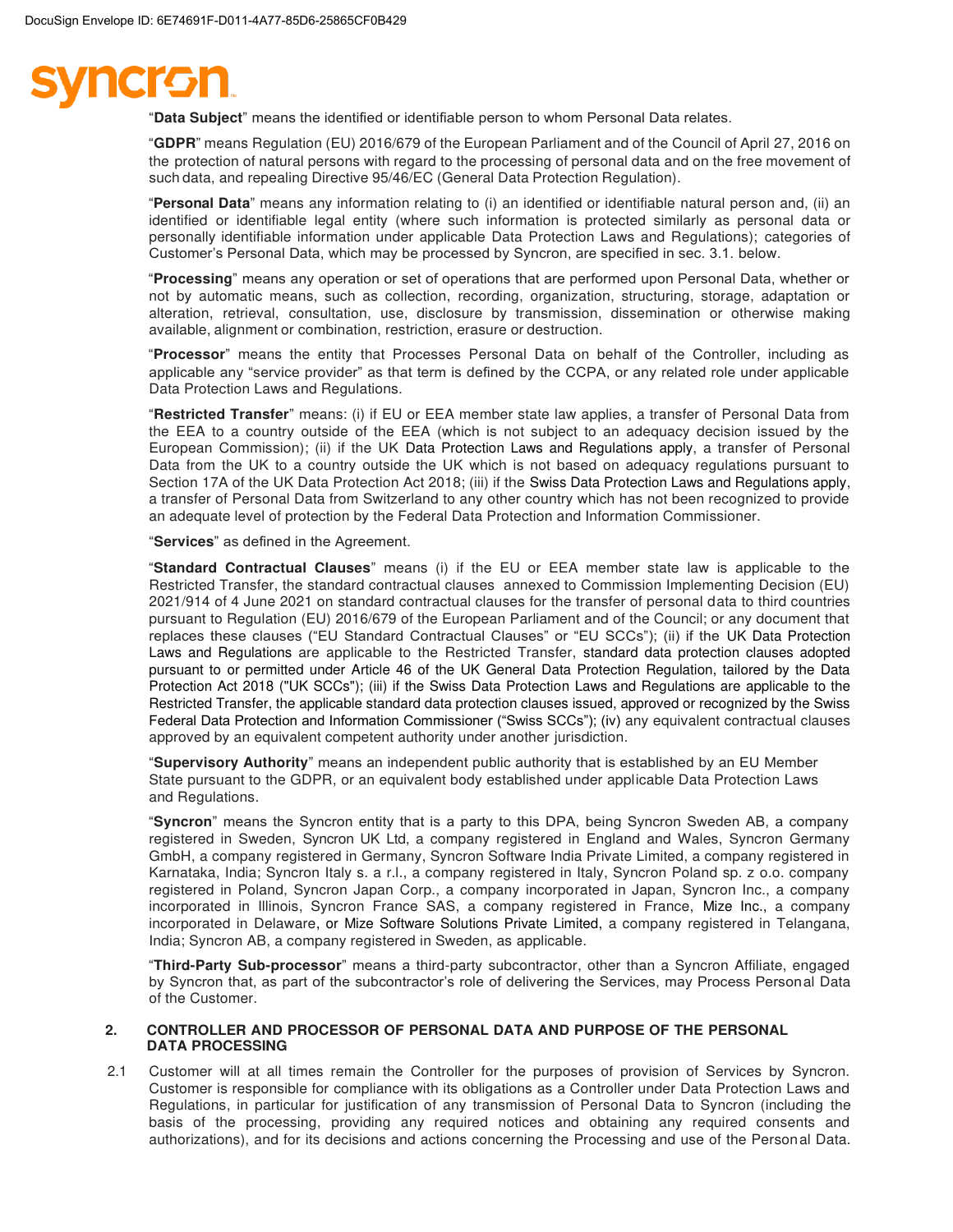

Customer shall, in its use of the Services, Process Personal Data in accordance with the requirements of Data Protection Laws and Regulations and Agreement. Customer shall have sole responsibility for the accuracy, quality, and legality of Personal Data and the means by which Customer acquired Personal Data. Customer acknowledges that its use of the Services will not violate the rights of any Data Subject that has opted-out from sales or other disclosures of Personal Data so far as applicable under the CCPA or other applicable Data Protection Laws and Regulations. Customer represents and warrants to Syncron, that Personal Data does not and will not contain any sensitive data, health information, any biometric information, or any payment card information subject to the Payment Card Industry Data Security Standard (other than any Customer payment card information used to pay for the Services, if applicable).

- 2.2 Customer may provide instructions in writing to Syncron with regard to Processing of Personal Data. Syncron will comply with all such instructions without additional charge to the extent necessary for Syncron to comply with its obligations as a Processor in the performance of the Services. Customer, on behalf of itself and of any Authorized Affiliate, instructs Syncron (and authorizes Syncron to instruct each Third-Party Sub-processor) to process Personal Data and transfer Personal Data to any country or territory as reasonably necessary for the provision of the Services set forth in the Agreement and warrants and represents that it is and will at all relevant times remain duly and effectively authorized to give the instruction set out above on behalf of each Authorized Affiliate. For the avoidance of doubt, Customer's instructions for the Processing of Personal Data shall comply with Data Protection Laws and Regulations.
- 2.3 For the purposes of provision of the Services set forth in the Agreement, Syncron is a Processor, and Syncron or Syncron Affiliates may engage Third-Party Sub-processors in accordance with this DPA. Syncron will Process Personal Data as necessary for the provision of the Services set forth in the Agreement, and will not otherwise (i) Process Personal Data for purposes other than those set forth in the Agreement or as instructed by Customer in good faith pursuant to this DPA, or (ii) disclose such Personal Data to third parties other than Syncron Affiliates or Third-Party Sub-processors for the aforementioned purposes or as required by Data Protection Laws and Regulations.
- 2.4 Syncron shall treat Personal Data as Confidential Information and shall only Process Personal Data on behalf of and in accordance with Customer's documented instructions for the following purposes: (i) Processing in accordance with the DPA and the Agreement to fulfil Syncron's obligations arising therefrom, in particular to ensure secure access to and usage of the Services by authorized Users and to provide support; (ii) Processing initiated by Users in their use of the Services; and (iii) Processing to comply with other documented reasonable instructions provided by Customer (e.g., via email) where such instructions are consistent with the terms of the Agreement.
- 2.5 Syncron will comply with applicable Data Protection Laws and Regulations to the extent that such laws by their terms impose obligations directly upon Syncron as a Processor in connection with the Services provided to the Customer.
- 2.6 Syncron Processes Personal Data under Data Protection Laws and Regulations' requirements directly applicable to Syncron's provision of its Services. Upon Customer's request, Syncron shall provide Customer with reasonable cooperation and assistance needed to fulfil Customer's obligations and tasks under applicable Data Protection Laws and Regulations to carry out a data protection impact assessment related to Customer's use of the Services, to the extent Customer does not otherwise have access to the relevant information, and to the extent such information is available to Syncron.
- 2.7 The parties acknowledge and agree that, by executing the Agreement, the Customer enters into the DPA on behalf of itself and, as applicable and to the extent required under applicable Data Protection Laws and Regulations, in the name and on behalf of its Authorized Affiliates, thereby establishing a separate DPA between Syncron and each such Authorized Affiliate subject to the provisions of the Agreement and this DPA. Customer warrants that Customer's entry into this DPA as an agent for each Authorized Affiliate will have been duly authorized by each Authorized Affiliate and that each Authorized Affiliate agrees to be bound by the obligations under this DPA and, to the extent applicable, the Agreement. For the avoidance of doubt, an Authorized Affiliate is not and does not become a party to the Agreement and will be only deemed as a party to the DPA. All access to and use of the Services and its content by Authorized Affiliates must comply with the terms and conditions of the Agreement and any violation of the terms and conditions of the Agreement by an Authorized Affiliate shall be deemed a violation by Customer.

# **3. CATEGORIES OF PERSONAL DATA AND DATA SUBJECTS**

3.1 In order to execute the Agreement, and in particular to perform the Services, Customer authorizes and requests that Syncron Processes the following:

Categories of Personal Data: Personal Data may include, among other information, personal contact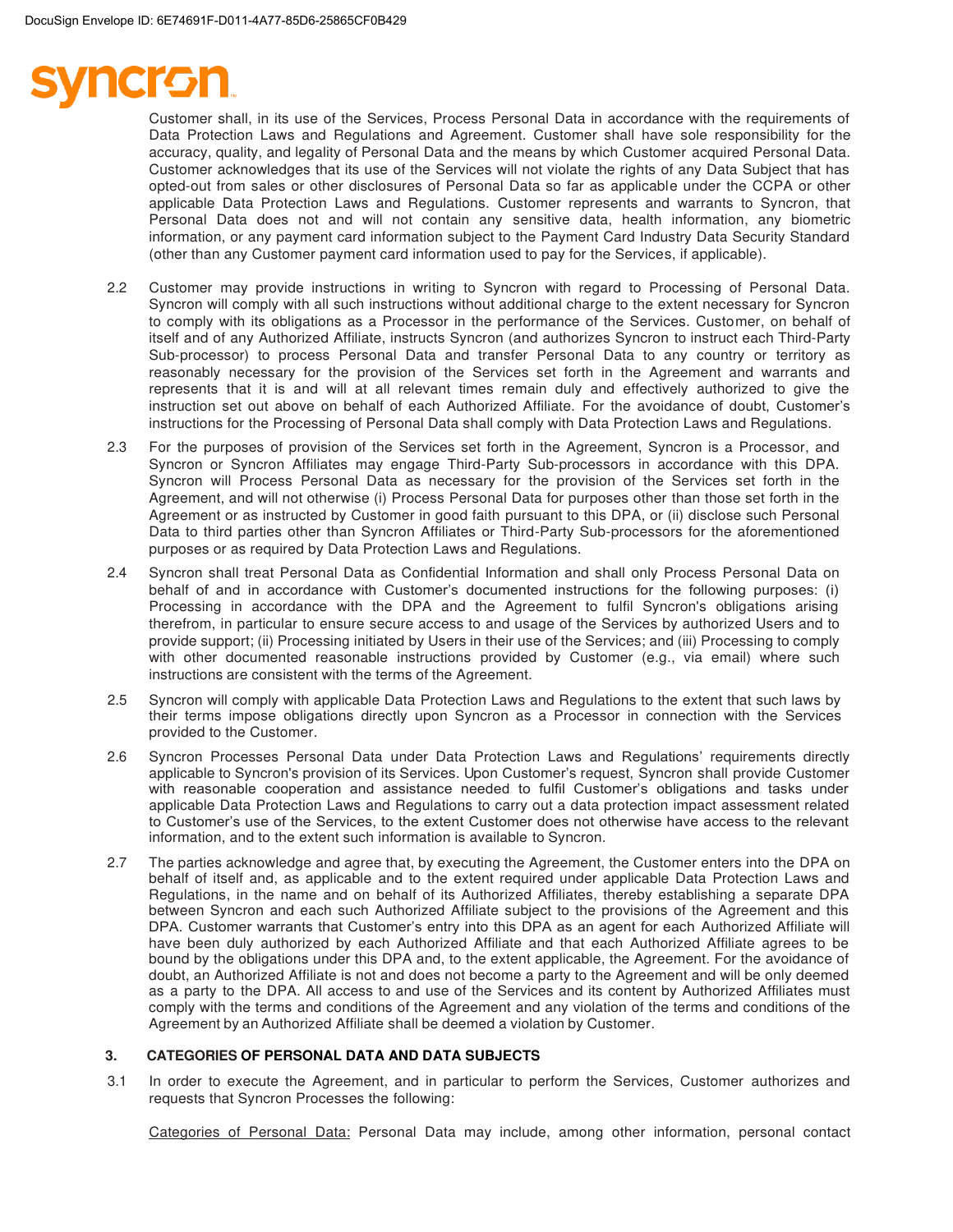

information such as name, company address, telephone or mobile number, fax number, email address; employment details including employer's name, job title, identification numbers; user ID, location data; connection data; device specific information/identification, IP address; and online behavior data (as applicable).

Categories of Data Subjects: Data subjects may include administrators and users of Services, such as employees, contractors of Customer and its Authorized Affiliates; collaborators, partners, dealers, suppliers, customers and their respective employees and contractors, and other users of the Customer (as applicable). Data subjects may also include Customer's contact persons, its authorized signatories and, if applicable, contact details to Customer's business partners, dealers, suppliers, customers or other people designated by Customer.

3.2 Syncron will Process Personal Data for the duration of the Agreement, unless otherwise agreed between the Parties.

## **4. RIGHTS OF DATA SUBJECTS**

As further set out in Chapter III of the GDPR and as otherwise set out by applicable Data Protection Laws and Regulations, a Data Subject has certain rights (e.g. information and access to personal data, rectification and erasure, restriction of processing, data portability, right to object to processing ). The Controller is obliged to facilitate the exercise of these data subject rights under applicable Data Protection Laws and Regulations. The Processor shall assist the Controller by appropriate technical and organizational measures, for the fulfilment of the controller's obligation to respond to requests for exercising the data subject's rights. In consequence, Syncron shall, to the extent legally permitted, notify Customer if Syncron or any Third-Party Sub-processor receives a request from a Data Subject to exercise the Data Subject's right of access, right to rectification, restriction of Processing, erasure ("right to be forgotten"), data portability, object to the Processing, etc. ("Request"). Taking into account the nature of the Processing, Syncron shall assist Customer, insofar as this is possible, for the fulfilment of Customer's obligation to respond to a Request under Data Protection Laws and Regulations. Syncron shall not respond to such request except on the documented instructions of the Customer or as required by Data Protection Laws and Regulations (Syncron shall to the extent permitted by Data Protection Laws and Regulations inform Customer of that legal requirement before responding to the request).

# **5. PERSONNEL**

- 5.1 Syncron shall ensure that its personnel engaged in the Processing of Personal Data are informed of the confidential nature of the Personal Data, have received appropriate training on their responsibilities and have executed confidentiality undertakings. Syncron shall ensure that such confidentiality obligations survive the termination of the personnel engagement.
- 5.2 Syncron shall take commercially reasonable steps to ensure the reliability of any Syncron personnel engaged in the Processing of Personal Data.
- 5.3 Syncron shall ensure that Syncron's access to Personal Data is limited to those personnel performing services in accordance with the Agreement.
- 5.4 Syncron and its Affiliates have appointed a data protection officer. The appointed person may be reached a[t](mailto:privacy@syncron.com) [privacy@syncron.com.](mailto:privacy@syncron.com)

## **6. SYNCRON AFFILIATES AND THIRD-PARTY SUB-PROCESSORS**

- 6.1 Some or all of Syncron's obligations under the Agreement may be performed by Syncron's Affiliates and Third- Party Sub-processors. Syncron maintains a list of Syncron's Affiliates and Third-Party Subprocessors that may Process Personal Data, which is part of Syncron Privacy Policy available [here](https://syncroninternationalab.sharepoint.com/legal/Shared%20Documents/Data%20Privacy/Data%20Processing%20Addenda%20(Customers)/SaaS/Online%20DPA%20(USE%20THIS%20ONE)/Version%2003.12.2020/syncron.com/privacy) and reiterated below in Schedule 3 of this DPA. Customer agrees to the processing of Personal Data by subprocessors presented therein as of the date of entering into the Agreement.
- 6.2 Customer acknowledges and authorizes Syncron to (a) retain Syncron's Affiliates as sub-processors; and to (b) appoint (and permit each Syncron Affiliate and any Third-Party Sub-processor to appoint) Third-Party Sub- processors in connection with the provision of the Services (in accordance with this DPA).
- 6.3 The Syncron Affiliates and Third-Party Sub-processors are required to abide by substantially the same obligations as Syncron under this DPA as applicable to their Processing of Personal Data. Syncron or a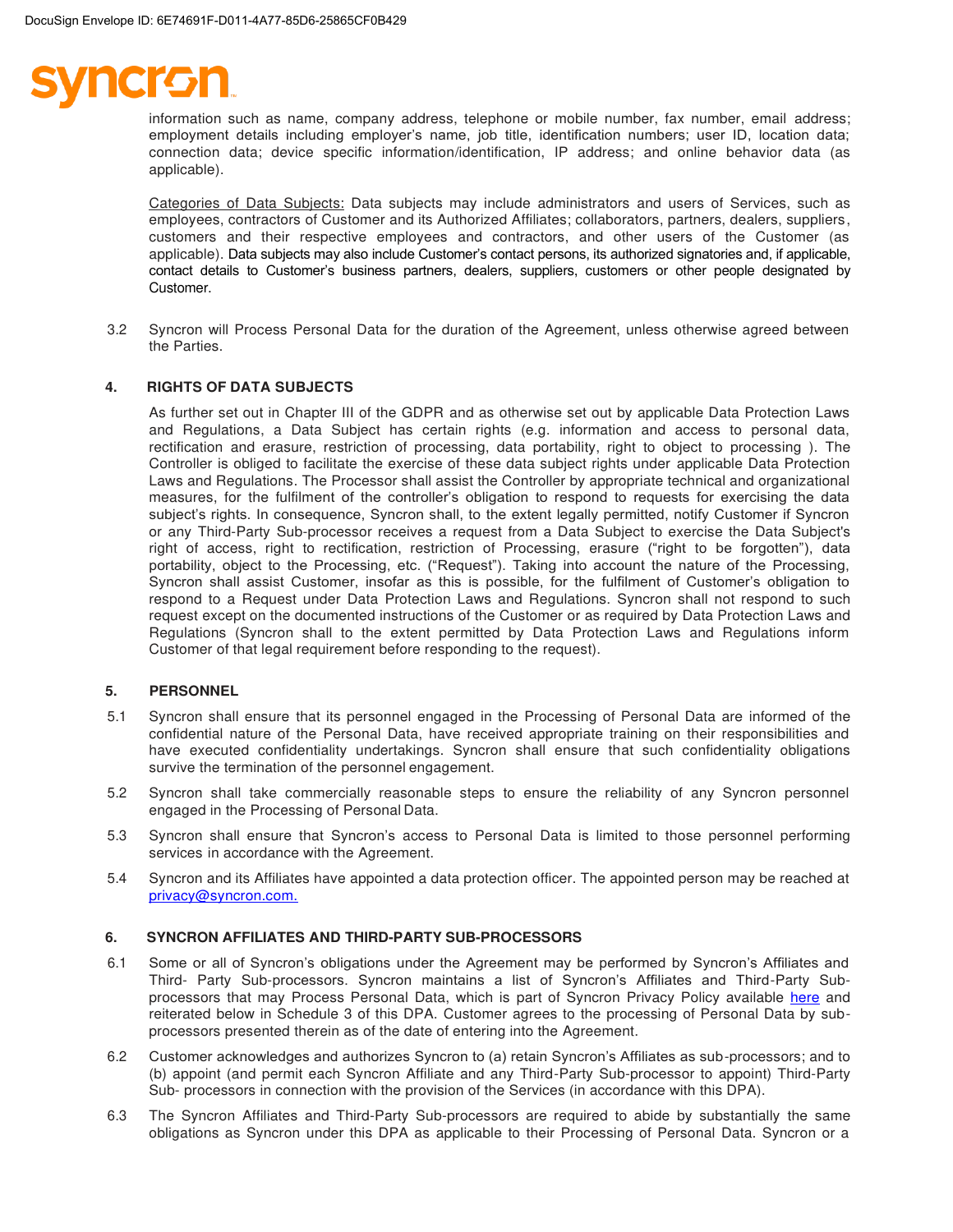

Syncron Affiliate shall enter into a written agreement with each Third-Party Sub-processor containing data protection obligations, which offer at least the same level of protection for Personal Data as those set out in this DPA and meet the requirements of article 28(3) of the GDPR or other applicable Data Protection Laws and Regulations to the extent applicable to the nature of the services provided by such Third-Party Subprocessor.

- 6.4 Syncron shall notify the Customer about appointment of any new Third-Party Sub-processor, including about the purpose of the Processing to be undertaken by the Third-Party Sub-processor, by sending a notification to Customer's primary contact or, on Customer request, to a dedicated e-mail address submitted to [privacy@syncron.com.](mailto:privacy@syncron.com) Customer may object to Syncron's use of a given Third-Party Sub-processor by sending the objection in writing within 14 days' from receiving the notification from Syncron. Objection shall be provided to Syncron to *privacy@syncron.com* and shall include reasonable grounds for objection. In the event Customer objects to a Third-Party Sub-processor, the parties will come together in good faith to discuss a resolution. Syncron will use reasonable efforts to recommend a commercially reasonable change to Customer's configuration or use of the Services to avoid Processing of Personal Data by the objected-to Third-Party Sub-processor without unreasonably burdening Customer.
- 6.5 Syncron remains responsible at all times for compliance with the terms of this DPA by Syncron's Affiliates and Third-Party Sub-processors to the same extent Syncron would be liable if performing the services of each sub- processor directly under the terms of this DPA.

# **7. INTERNATIONAL DATA TRANSFERS TO THIRD COUNTRIES**

- 7.1 Syncron treats all Personal Data in a manner consistent with the requirements of the Agreement and this DPA in all locations globally. Syncron's information, privacy and security policies, standards and governance practices are managed on a global basis.
- 7.2 Restricted Transfers of Personal Data to Syncron's Affiliates or Third-Party Sub-processors, are subject to the following provisions:
	- 7.2.1 For Restricted Transfer of Personal Data from Customer to Syncron and/or Syncron Affiliates is made subject to this DPA and (i) EU Standard Contractual Clauses set forth in Schedule 1, with Customer acting as the "data exporter" and Syncron and/or Syncron Affiliate(s) located in a third country acting as the "data importers", incorporated here by reference and subject to special terms under sec. 7.3 and 7.4 below (for Restricted Transfer of Personal Data from the UK and/or Switzerland); or (ii) other appropriate transfer mechanisms that provide an adequate level of protection in compliance with the Data Protection Laws and Regulations, whereas the terms of this DPA shall be read in conjunction with the applicable Standard Contractual Clauses or other appropriate transfer mechanisms.
	- 7.2.2 For Restricted Transfers from Syncron to Syncron Affiliates, Syncron represents that such transfers are subject to (i) the terms of Syncron Intracompany Data Processing Agreement (with Intracompany Confidentiality Undertaking) entered into between Syncron and Syncron Affiliates, which requires all transfers of Personal Data to be made in compliance with applicable Standard Contractual Clauses and all applicable Syncron security and data privacy policies and standards, or (ii) other appropriate transfer mechanisms that provide an adequate level of protection in compliance with the Data Protection Laws and Regulations.
	- 7.2.3 For Restricted Transfer from Syncron and/or Syncron Affiliates to Third-Party Sub-processors, Syncron or Syncron Affiliate has entered or will enter into the applicable Standard Contractual Clauses (processor-processor), prior to the Third-Party Sub-processor's Processing of Personal Data (unless other lawful transfer mechanism is established). The data specified in [Annex 1,](#page-17-0) Schedule 1 will apply to these transfers by reference, whereby Syncron will be the "data exporter" (as a processor) and Third-Party Sub-processors will be "data importers" (as sub-processors). Customer hereby (itself as well as on behalf of each data controller) accedes to the applicable Standard Contractual Clauses between Syncron and the Third-Party Sub-processors located outside of the EEA, UK or Switzerland.
- 7.3 In case of any Restricted Transfer of Personal Data from the UK and/or Switzerland, EU Standard Contractual Clauses shall also apply to these transfers (including Annex 1 to Schedule 1, Schedule 2, and Schedule 3), with the following modifications: (i) general and specific references in the EU SCCs to "EU", "Union", "Member State", "Member State law", "GDPR" or similar, shall have the same meaning as the equivalent reference in the UK SCCs and UK Data Protection Laws and Regulations, or Swiss SCCs and Swiss Data Protection Laws and Regulations, as applicable; and (ii) any obligation under the EU SCCs shall refer to a respective obligation under UK SCCs and UK Data Protection Laws and Regulations, or Swiss SCCs and Swiss Data Protection Laws and Regulations, as applicable; (iv) references to the "competent supervisory authority", "competent courts" and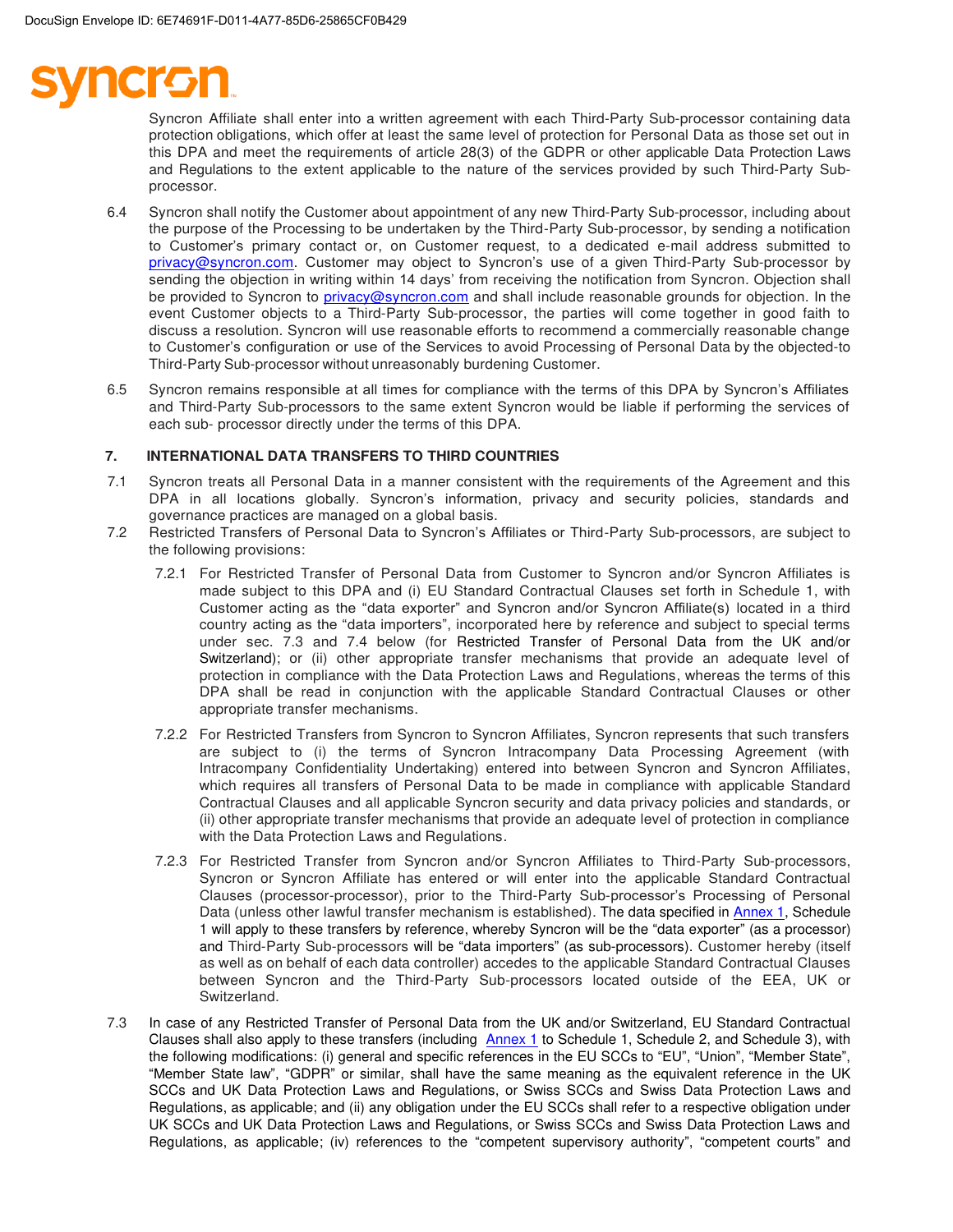# **syncrsn**

"governing law" shall be interpreted as references to the Information Commissioner, the courts of England and Wales, and the laws of England and Wales (for Restricted Transfers from UK), or Swiss Federal Data Protection and Information Commissioner, the competent courts in Switzerland, and the laws of Switzerland (for Restricted Transfers from Switzerland). In respect of data transfers governed by Swiss Data Protection Laws and Regulations, the EU SCCs will also apply to the transfer of information relating to an identified or identifiable legal entity where such information is protected similarly as Personal Data under Swiss Data Protection Laws and Regulations until such laws are amended to no longer apply to a legal entity.

- 7.4 Should the respective UK or Swiss Data Protection Laws and Regulations determine that the EU SCCs, as implemented hereunder, cannot be used to lawfully transfer Personal Data to a third country from UK or Switzerland, as applicable, the following provisions will apply: (i) for Restricted Transfers from UK, UK SCCs shall instead be incorporated herein by reference and form an integral part of this DPA and shall apply to such transfers; the relevant annexes or appendices of UK SCCs shall be considered populated using the information contained in Annex 1 to Schedule 1, Schedule 2 and Schedule 3 to this DPA, as applicable; or (ii) for Restricted Transfers from Switzerland, Swiss SCCs shall instead be incorporated by reference and form an integral part of this DPA and shall apply to such transfers; the relevant annexes or appendices of Swiss SCCs shall be considered populated using the information contained in Annex 1 to Schedule 1, Schedule 2 and Schedule 3 to this DPA, as applicable.
- 7.5 Syncron is committed to Process Personal Data in accordance with applicable Data Protection Laws and Regulations' requirements for international data transfers.

# **8. SECURITY**

Syncron has, taking into account the state of the art, the costs of implementation and the nature, scope, context and purposes of Processing as well as the assessment of risks to the rights and freedoms of natural persons, implemented and maintains appropriate technical and organizational measures for protection, security (including protection against unauthorized or unlawful Processing and against accidental or unlawful destruction, loss or alteration or damage, unauthorized disclosure of, or access to, Customer Data), confidentiality and integrity of Customer Data. Technical and organizational security measures (controls) applied to processing of Customer Data, including Processing of Personal Data, are set forth in Schedule 3 hereto. Syncron regularly monitors compliance with these measures. Syncron will not materially decrease the overall security of the Services during a subscription term. Syncron information security management system achieved the certification with the ISO 27001 standard.

# **9. CUSTOMER DATA MANAGEMENT AND NOTIFICATION**

- 9.1 Syncron maintains security management policies and procedures in place, including Information security policy and security incident management policy. Syncron shall notify Customer, without undue delay, after becoming aware of the accidental or unlawful destruction, loss, alteration, unauthorized disclosure of, or access to Customer Data, including Personal Data, transmitted, stored or otherwise Processed by Syncron or its sub-processors. Syncron shall make reasonable efforts to identify the cause of such incident and take those steps as Syncron deems necessary and reasonable in order to remediate the cause of such incident to the extent the remediation is within Syncron's reasonable control. Syncron shall provide Customer with sufficient information to allow Customer to meet any obligations to report or inform data subjects of the personal data breach under applicable Data Protection Laws and Regulations. Syncron shall co-operate with Customer and take such reasonable commercial steps as directed by Customer to assist in the investigation, mitigation and remediation of each such personal data breach. The obligations herein shall not apply to incidents or breaches that are caused by Customer or Customer's Users.
- 9.2 Syncron shall provide reasonable assistance to Customer with any data protection impact assessments, and prior consultations with any Supervisory Authority or other competent data privacy authorities, which Customer reasonably considers to be required by article 35 or 36 of the GDPR or equivalent provisions of any other applicable Data Protection Laws and Regulations, in each case solely in relation to the Processing of Personal Data by, and taking into account the nature of the Processing and information available to Syncron, its Affiliates or any Third-Party Sub-processor.

# **10. LIMITATION OF LIABILITY**

Each party's and all of its Affiliates' liability, taken together in the aggregate, arising out of or related to this DPA, and all DPAs between Authorized Affiliates and Syncron, whether in contract, tort or under any other theory of liability (to the extent permitted by applicable laws), is subject to the 'Limitation of Liability' section of the Agreement, and any reference in such section to the liability of a party means the aggregate liability of that party and all of its Affiliates under the Agreement and all DPAs together.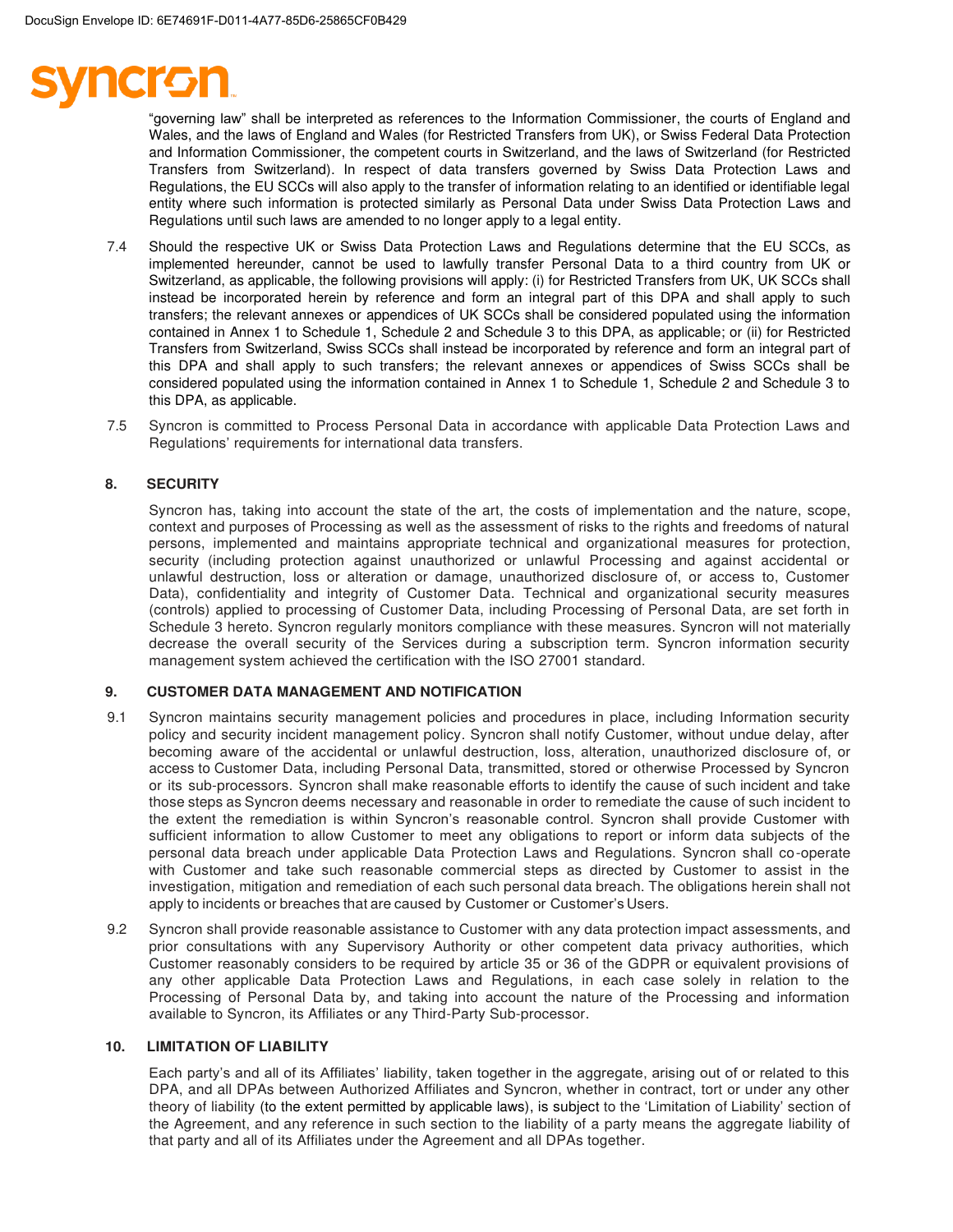

For the avoidance of doubt, Syncron's and its Affiliates' total liability for all claims from Customer and all of its Authorized Affiliates arising out of or related to the Agreement and each DPA shall apply in the aggregate for all claims under both the Agreement and all DPAs established hereunder, including by Customer and all Authorized Affiliates, and, in particular, shall not be understood to apply individually and severally to Customer and/or to any Authorized Affiliate that is a contractual party to any such DPA.

# **11. DELETION OR RETURN OF PERSONAL DATA**

- 11.1 Subject to sections 11.2 and 11.3 Syncron and Syncron Affiliates shall promptly and in any event within 30 days of the date of cessation of any Services involving the Processing of Personal Data (the "Cessation Date"), delete all copies of those Personal Data of Customer.
- 11.2 Subject to section 11.3, Customer may in its absolute discretion by a written notice to Syncron within 30 days of the Cessation Date require Syncron and each Syncron Affiliate to return a complete copy of all Customer Personal Data to Customer by making it available for download.
- 11.3 Syncron and Syncron Affiliates may retain Personal Data to the extent required by Data Protection Laws and Regulations and only to the extent and for such period as required by Data Protection Laws and Regulations and always provided that Syncron and each Syncron Affiliate shall ensure the confidentiality of all such Personal Data and shall ensure that such Personal Data is only Processed as necessary for the purpose(s) specified in the Data Protection Laws and Regulations requiring its storage and for no other purpose.
- 11.4 Syncron shall upon request provide written certification to Customer that it and each Syncron Affiliate has fully complied with this section 11 within 60 days of the Cessation Date.

# **12. AUDIT RIGHTS**

- 12.1 Subject to sections 12.2 to 12.3, Syncron and each Syncron Affiliate shall make available to each Customer on request all information necessary to demonstrate compliance with this DPA, and shall allow for and contribute to audits, including inspections, by Customer or an auditor mandated by Customer (obligated to confidentiality) in relation to the Processing of the Personal Data by Syncron, any Syncron Affiliate or any Third-Party Sub-processor.
- 12.2 Information and audit rights of the Customer only arise under section 12.1 to the extent that the Agreement does not otherwise give them information meeting the relevant requirements of Data Protection Laws and Regulations (including, where applicable, article 28(3)(h) of the GDPR).
- 12.3 Customer undertaking an audit shall give Syncron or the relevant Syncron Affiliate a reasonable notice (at least 30 days) of any audit or inspection to be conducted under section 12.1, which shall be limited to the audit of the architecture, systems and procedures relevant to processing of Personal Data. Before the commencement of any audit, Parties shall mutually agree upon the scope, timing, and duration of the audit, none of which shall adversely affect Syncron, any Syncron Affiliate or any Third-Party Sub-processor', or any how disrupt their business operations. Syncron, any Syncron Affiliate or any Third-Party Sub-processor needs not give access to its premises for the purposes of such an audit or inspection to any individual unless he or she produces a reasonable evidence of identity and authority; outside normal business hours at those premises; or for the purposes of more than one audit or inspection, in respect of Syncron, any Syncron Affiliate or any Third-Party Sub-processor each, in any calendar year, except for any additional audits or inspections, which: (i) Customer undertaking an audit reasonably considers necessary because of genuine concerns as to Syncron's or the relevant Syncron Affiliate's compliance with this DPA; or (ii) Customer is required or requested to carry out by a Supervisory Authority or any similar regulatory authority responsible for the enforcement of Data Protection Laws and Regulations in any country or territory.
- 12.4 If the controls or measures to be assessed in the requested audit are addressed in an SOC 2 Type 2, ISO or similar audit report performed by a qualified third-party auditor within twelve (12) months of Customer's audit request and Syncron has confirmed there are no known material changes in the controls audited, Customer agrees to accept such report in lieu of requesting an audit of such controls or measures. If any controls or measures are not included in the above mentioned audit reports, Customer will provide Syncron with a detailed schedule of such missing controls or measures that Customer wants to audit (at least 30 days prior to an audit).

# **13. GENERAL TERMS, GOVERNING LAW AND DISPUTE RESOLUTION**

13.1 All notices, permissions and approvals will be provided in accordance with Agreement.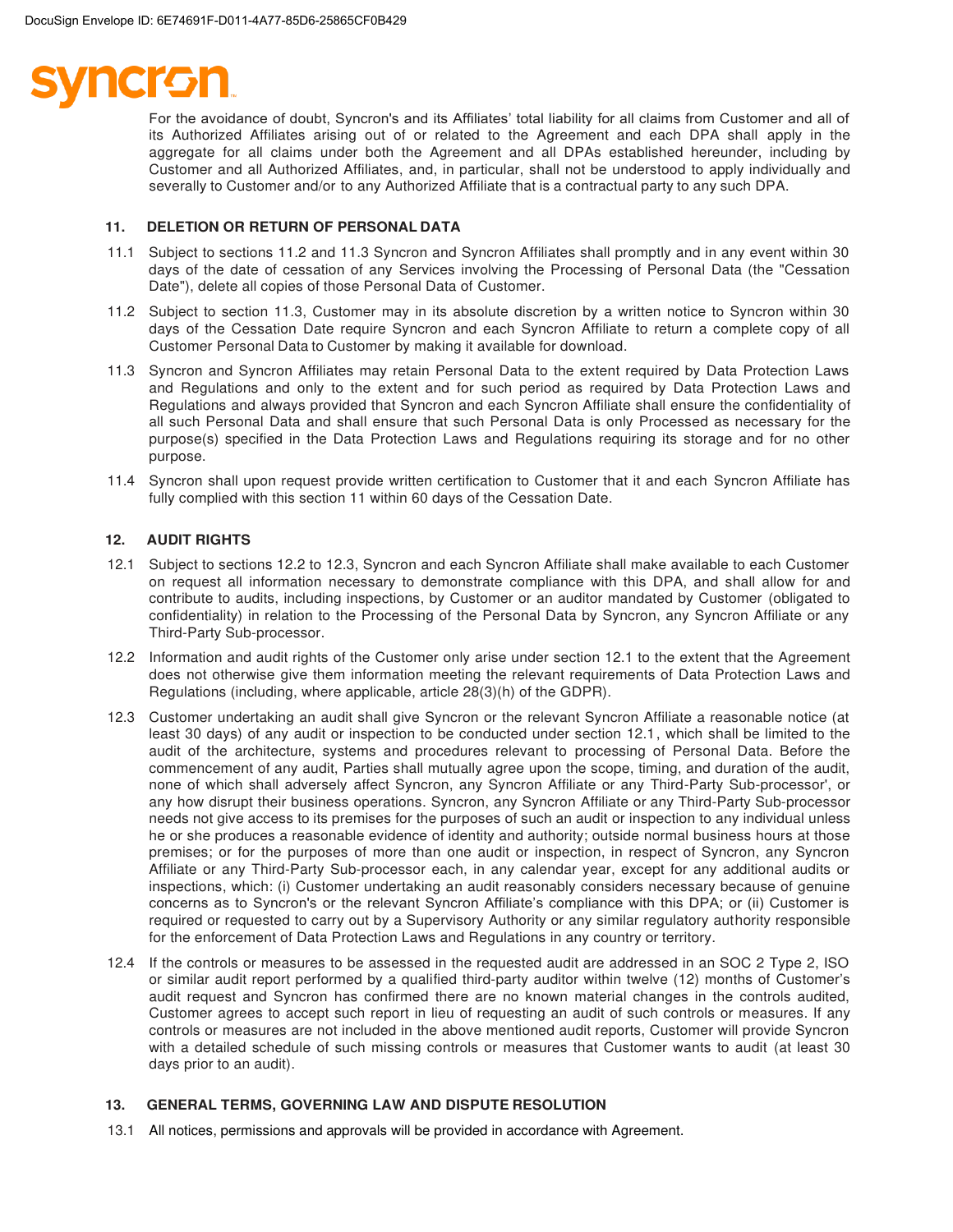

- 13.2 The governing law and dispute resolution clauses set out in the Agreement shall also be applicable to this DPA. For the avoidance of doubt, each reference to the DPA in this DPA means this DPA including its Schedules and Annexes.
- 13.3 This DPA shall come into effect upon signing the Agreement by the Parties. Without prejudice to Section 11, this DPA shall automatically expire upon any termination or expiration of the Agreement.
- 13.4 Syncron reserves the right to amend the terms of this DPA from time to time, so far as necessary to comply with applicable Data Protection Laws and Regulations. Syncron will notify the Customer about any material amendments by sending a notification to Customer's primary contact or, on Customer request, to a dedicated email address submitted to privacy@syncron.com. Customer may object to a given amendment by sending the objection in writing within 14 days' from receiving the notification from Syncron. Objection shall be provided to Syncron to privacy@syncron.com and shall include reasonable grounds for objection. The parties will come together in good faith to discuss a resolution.
- 13.5 In the event of any conflict or inconsistency between this DPA and the Standard Contractual Clauses, the Standard Contractual Clauses shall prevail. In the event of inconsistencies between the provisions of this DPA and the Agreement, the provisions of this DPA shall prevail.

This DPA has been executed in two originals of which the parties have taken one each.

| Date:                                                                           | 30 March 2022<br>Date:                                                    |
|---------------------------------------------------------------------------------|---------------------------------------------------------------------------|
| On behalf of CUSTOMER (Controller)                                              | On behalf of SYNCRON (Processor)                                          |
|                                                                                 | DocuSigned by:<br>Fardina Syngder<br>17B55360CA724D6<br>Karolina Sznajder |
| <b>List of Schedules</b>                                                        | Global Legal Counsel                                                      |
| <b>Schedule 1: Standard Contractual Clauses with Annex 1 (Customer-Syncron)</b> |                                                                           |
| Schedule 2: Technical and organizational security measures                      |                                                                           |

Schedule 3: List of sub-processors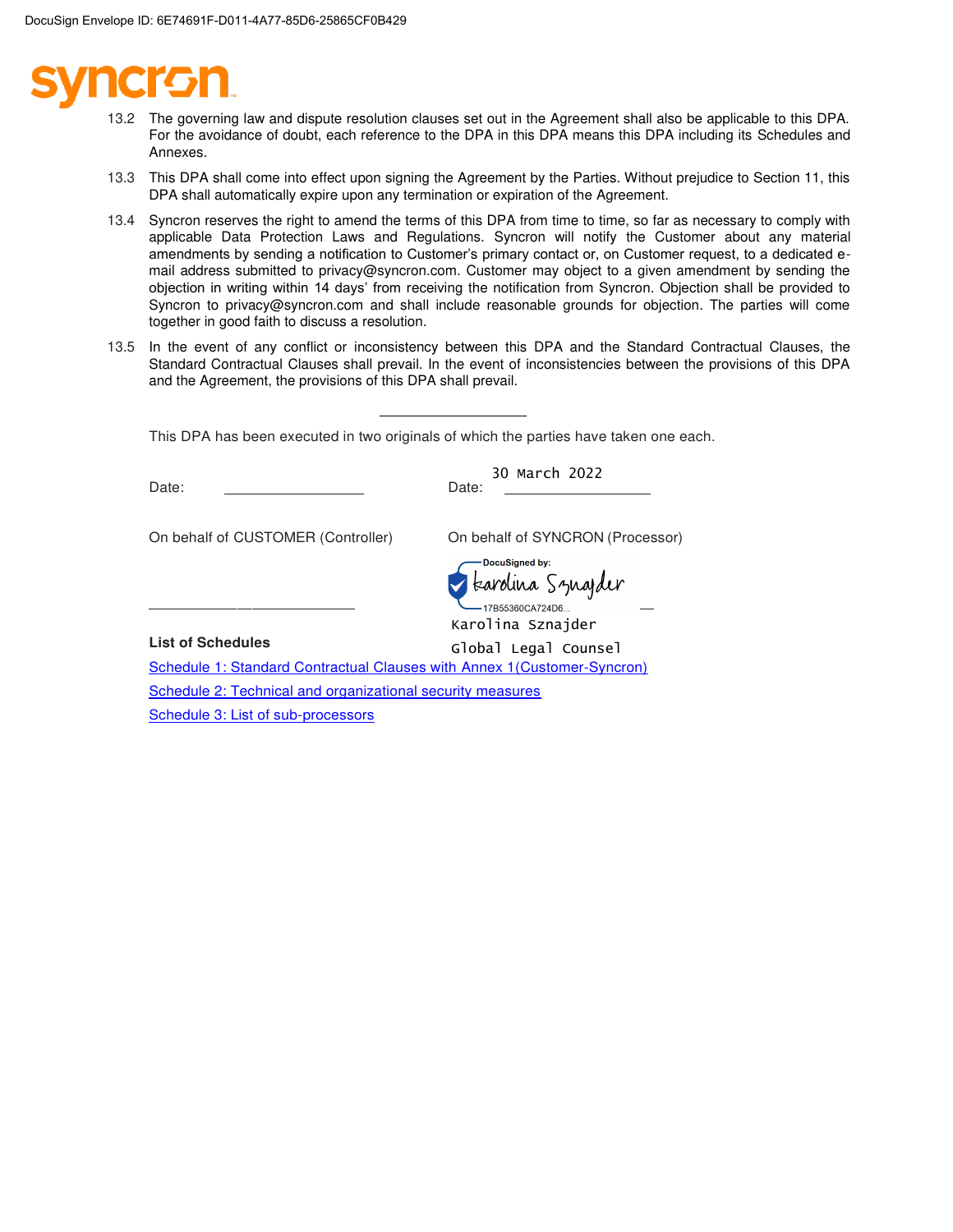#### <span id="page-8-0"></span>**SCHEDULE 1 - Standard Contractual Clauses**

[These Standard Contractual Clauses shall take effect upon signing of the Agreement by Customer. For Customers who have signed the Agreement before September 27, 2021, these new Standard Contractual Clauses shall replace the existing Standard Contractual Clauses previously issued by the European Commission and thus far being part of Customer DPA. New Standard Contractual Clauses shall take effect as from October 27, 2021 and become an integral part of the existing Customer DPA.

These Clauses are deemed to be amended from time to time, to the extent that they relate to a Restricted Data Transfer which is subject to the Data Protection Laws and Regulations of a given country or territory, to reflect (to the extent possible without material uncertainty as to the result) any change (including any replacement)of these Clauses (or any equivalent thereof) made in accordance with those Data Protection Laws and Regulations by the Commission or an equivalent competent authority.]

#### **SECTION I**

## **Clause 1**

#### Purpose and scope

(a) The purpose of these standard contractual clauses is to ensure compliance with the requirements of Regulation (EU) 2016/679 of the European Parliament and of the Council of 27 April 2016 on the protection of natural persons with regard to the processing of personal data and on the free movement of such data (General Data Protection Regulation)1 for the transfer of personal data to a third country.

(b) The Parties:

(i) the natural or legal person(s), public authority/ies, agency/ies or other body/ies (hereinafter 'entity/ies') transferring the personal data, as listed in **Annex I.A.** (hereinafter each 'data exporter'), and

(ii) the entity/ies in a third country receiving the personal data from the data exporter, directly or indirectly via another entity also Party to these Clauses, as listed in **Annex I.A.** (hereinafter each "data importer").

have agreed to these standard data protection clauses (hereinafter: "Clauses").

(c) These Clauses apply with respect to the transfer of personal data as specified in [Annex I.B](#page-15-0).

(d) The Appendix to these Clauses containing the Annexes referred to therein forms an integral part of these Clauses.

#### **Clause 2**

Effect and invariability of the Clauses

(a) These Clauses set out appropriate safeguards, including enforceable data subject rights and effective legal remedies, pursuant to Article 46(1) and Article 46 (2)(c) of Regulation (EU) 2016/679 and, with respect to data transfers from controllers to processors and/or processors to processors, standard contractual clauses pursuant to Article 28(7) of Regulation (EU) 2016/679, provided they are not modified, except to select the appropriate Module(s) or to add or update information in the Appendix. This does not prevent the Parties from including the standard contractual clauses laid down in these Clauses in a wider contract and/or to add other clauses or additional safeguards, provided that they do not contradict, directly or indirectly, these Clauses or prejudice the fundamental rights or freedoms of data subjects.

(b) These Clauses are without prejudice to obligations to which the data exporter is subject by virtue of Regulation (EU) 2016/679.

#### **Clause 3**

#### Third-party beneficiaries

(a) Data subjects may invoke and enforce these Clauses, as third-party beneficiaries, against the data exporter and/or data importer, with the following exceptions:

- (i) Clause 1, Clause 2, Clause 3, Clause 6, Clause 7;
- (ii) Clause  $8 -$  Clause  $8.1(b)$ ,  $8.9(a)$ ,  $(c)$ ,  $(d)$  and  $(e)$ ;
- (iii) Clause  $9$  Clause  $9(a)$ ,  $(c)$ ,  $(d)$  and  $(e)$ ;
- (iv) Clause  $12 -$  Clause  $12(a)$ , (d) and (f);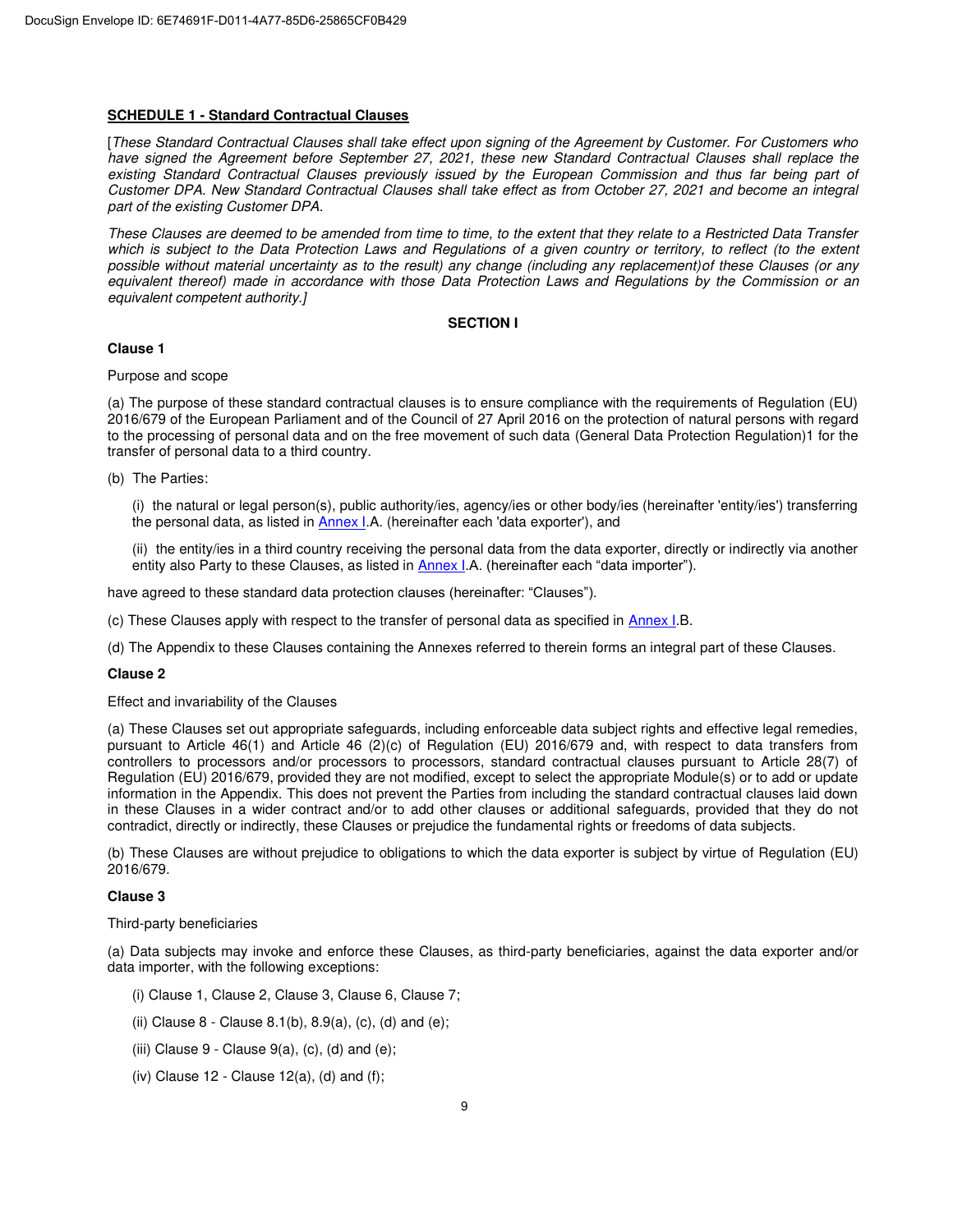- (v) Clause 13;
- (vi) Clause 15.1(c), (d) and (e);
- (vii) Clause 16(e);
- (viii) Clause 18 Clause 18(a) and (b).

#### **Clause 4**

Interpretation

(a) Where these Clauses use terms that are defined in Regulation (EU) 2016/679, those terms shall have the same meaning as in that Regulation.

(b) These Clauses shall be read and interpreted in the light of the provisions of Regulation (EU) 2016/679.

(c) These Clauses shall not be interpreted in a way that conflicts with rights and obligations provided for in Regulation (EU) 2016/679.

#### **Clause 5**

Hierarchy

In the event of a contradiction between these Clauses and the provisions of related agreements between the Parties, existing at the time these Clauses are agreed or entered into thereafter, these Clauses shall prevail.

#### **Clause 6**

Description of the transfer(s)

The details of the transfer(s), and in particular the categories of personal data that are transferred and the purpose(s) for which they are transferred, are specified in [Annex I.](#page-15-0)B.

#### **Clause 7**

Docking clause

(a) An entity that is not a Party to these Clauses may, with the agreement of the Parties, accede to these Clauses at any time, either as a data exporter or as a data importer, by completing the Appendix and signing [Annex I.A](#page-15-0).

(b) Once it has completed the Appendix and signed **Annex I.A**, the acceding entity shall become a Party to these Clauses and have the rights and obligations of a data exporter or data importer in accordance with its designation in [Annex I.](#page-15-0)A.

(c) The acceding entity shall have no rights or obligations arising under these Clauses from the period prior to becoming a Party.

#### **SECTION II - OBLIGATIONS OF THE PARTIES**

#### **Clause 8**

#### Data protection safeguards

The data exporter warrants that it has used reasonable efforts to determine that the data importer is able, through the implementation of appropriate technical and organisational measures, to satisfy its obligations under these Clauses.

8.1 Instructions

(a) The data importer shall process the personal data only on documented instructions from the data exporter. The data exporter may give such instructions throughout the duration of the contract.

(b) The data importer shall immediately inform the data exporter if it is unable to follow those instructions.

#### 8.2 Purpose limitation

The data importer shall process the personal data only for the specific purpose(s) of the transfer, as set out in [Annex I.](#page-15-0)B, unless on further instructions from the data exporter.

# 8.3 Transparency

On request, the data exporter shall make a copy of these Clauses, including the Appendix as completed by the Parties,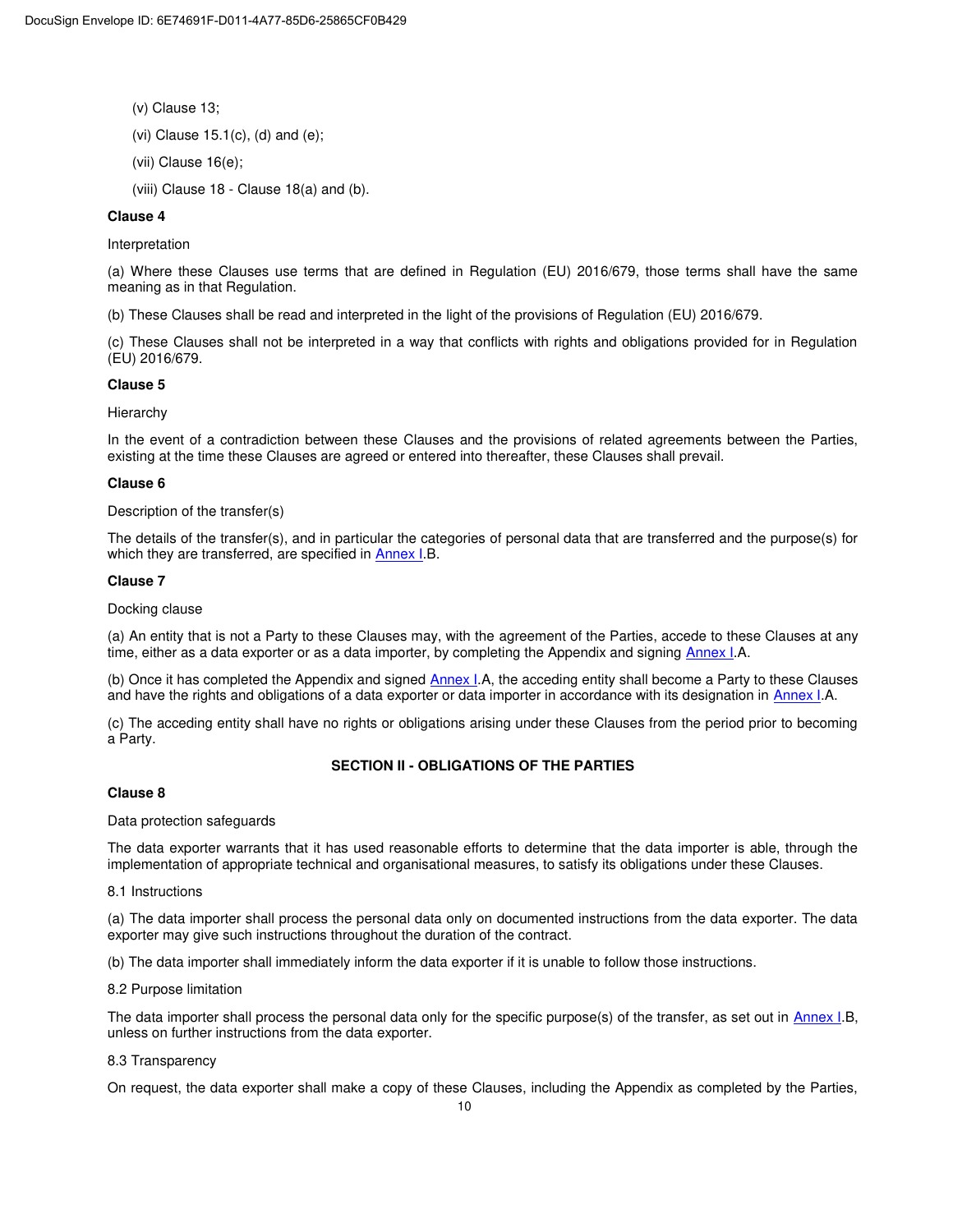available to the data subject free of charge. To the extent necessary to protect business secrets or other confidential information, including the measures described in Annex II and personal data, the data exporter may redact part of the text of the Appendix to these Clauses prior to sharing a copy, but shall provide a meaningful summary where the data subject would otherwise not be able to understand the its content or exercise his/her rights. On request, the Parties shall provide the data subject with the reasons for the redactions, to the extent possible without revealing the redacted information. This Clause is without prejudice to the obligations of the data exporter under Articles 13 and 14 of Regulation (EU) 2016/679.

#### 8.4 Accuracy

If the data importer becomes aware that the personal data it has received is inaccurate, or has become outdated, it shall inform the data exporter without undue delay. In this case, the data importer shall cooperate with the data exporter to erase or rectify the data.

#### 8.5 Duration of processing and erasure or return of data

Processing by the data importer shall only take place for the duration specified in **Annex I.B.** After the end of the provision of the processing services, the data importer shall, at the choice of the data exporter, delete all personal data processed on behalf of the data exporter and certify to the data exporter that it has done so, or return to the data exporter all personal data processed on its behalf and delete existing copies. Until the data is deleted or returned, the data importer shall continue to ensure compliance with these Clauses. In case of local laws applicable to the data importer that prohibit return or deletion of the personal data, the data importer warrants that it will continue to ensure compliance with these Clauses and will only process it to the extent and for as long as required under that local law. This is without prejudice to Clause 14, in particular the requirement for the data importer under Clause 14(e) to notify the data exporter throughout the duration of the contract if it has reason to believe that it is or has become subject to laws or practices not in line with the requirements under Clause 14(a).

#### 8.6 Security of processing

(a) The data importer and, during transmission, also the data exporter shall implement appropriate technical and organisational measures to ensure the security of the data, including protection against a breach of security leading to accidental or unlawful destruction, loss, alteration, unauthorised disclosure or access to that data (hereinafter "personal data breach"). In assessing the appropriate level of security, the Parties shall take due account of the state of the art, the costs of implementation, the nature, scope, context and purpose(s) of processing and the risks involved in the processing for the data subjects. The Parties shall in particular consider having recourse to encryption or pseudonymisation, including during transmission, where the purpose of processing can be fulfilled in that manner. In case of pseudonymisation, the additional information for attributing the personal data to a specific data subject shall, where possible, remain under the exclusive control of the data exporter. In complying with its obligations under this paragraph, the data importer shall at least implement the technical and organisational measures specified in Annex II. The data importer shall carry out regular checks to ensure that these measures continue to provide an appropriate level of security.

(b) The data importer shall grant access to the personal data to members of its personnel only to the extent strictly necessary for the implementation, management and monitoring of the contract. It shall ensure that persons authorised to process the personal data have committed themselves to confidentiality or are under an appropriate statutory obligation of confidentiality.

(c) In the event of a personal data breach concerning personal data processed by the data importer under these Clauses, the data importer shall take appropriate measures to address the breach, including measures to mitigate its adverse effects. The data importer shall also notify the data exporter without undue delay after having become aware of the breach. Such notification shall contain the details of a contact point where more information can be obtained, a description of the nature of the breach (including, where possible, categories and approximate number of data subjects and personal data records concerned), its likely consequences and the measures taken or proposed to address the breach including, where appropriate, measures to mitigate its possible adverse effects. Where, and in so far as, it is not possible to provide all information at the same time, the initial notification shall contain the information then available and further information shall, as it becomes available, subsequently be provided without undue delay.

(d) The data importer shall cooperate with and assist the data exporter to enable the data exporter to comply with its obligations under Regulation (EU) 2016/679, in particular to notify the competent supervisory authority and the affected data subjects, taking into account the nature of processing and the information available to the data importer.

#### 8.7 Sensitive data

Where the transfer involves personal data revealing racial or ethnic origin, political opinions, religious or philosophical beliefs, or trade union membership, genetic data, or biometric data for the purpose of uniquely identifying a natural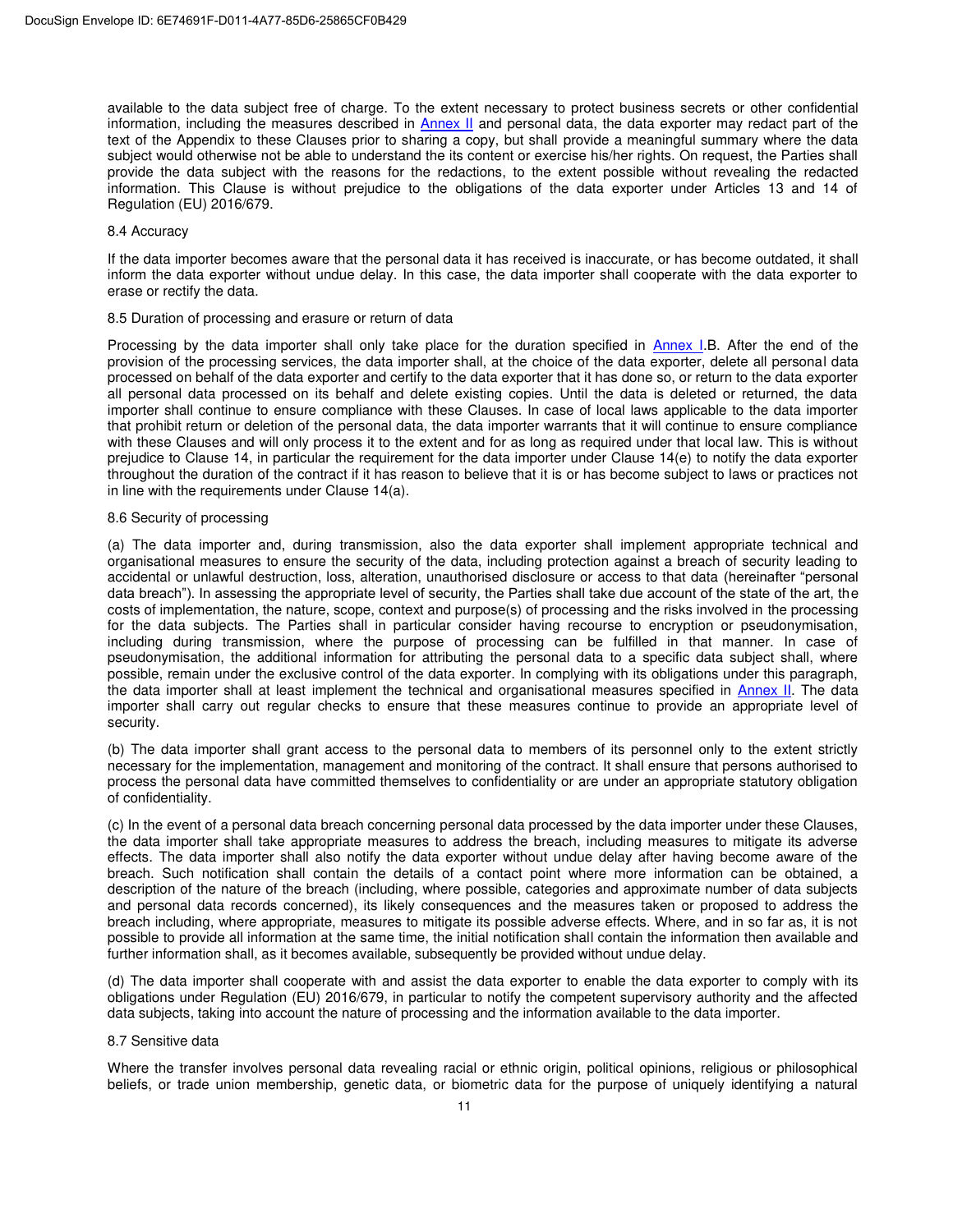person, data concerning health or a person's sex life or sexual orientation, or data relating to criminal convictions and offences (hereinafter "sensitive data"), the data importer shall apply the specific restrictions and/or additional safeguards described in [Annex I.](#page-15-0)B.

#### 8.8 Onward transfers

The data importer shall only disclose the personal data to a third party on documented instructions from the data exporter. In addition, the data may only be disclosed to a third party located outside the European Union (in the same country as the data importer or in another third country, hereinafter "onward transfer") if the third party is or agrees to be bound by these Clauses, under the appropriate Module, or if:

(i) the onward transfer is to a country benefitting from an adequacy decision pursuant to Article 45 of Regulation (EU) 2016/679 that covers the onward transfer;

(ii) the third party otherwise ensures appropriate safeguards pursuant to Articles 46 or 47 Regulation of (EU) 2016/679 with respect to the processing in question;

(iii) the onward transfer is necessary for the establishment, exercise or defence of legal claims in the context of specific administrative, regulatory or judicial proceedings; or

(iv) the onward transfer is necessary in order to protect the vital interests of the data subject or of another natural person. Any onward transfer is subject to compliance by the data importer with all the other safeguards under these Clauses, in particular purpose limitation.

#### 8.9 Documentation and compliance

(a) The data importer shall promptly and adequately deal with enquiries from the data exporter that relate to the processing under these Clauses.

(b) The Parties shall be able to demonstrate compliance with these Clauses. In particular, the data importer shall keep appropriate documentation on the processing activities carried out on behalf of the data exporter.

(c) The data importer shall make available to the data exporter all information necessary to demonstrate compliance with the obligations set out in these Clauses and at the data exporter's request, allow for and contribute to audits of the processing activities covered by these Clauses, at reasonable intervals or if there are indications of noncompliance. In deciding on a review or audit, the data exporter may take into account relevant certifications held by the data importer.

(d) The data exporter may choose to conduct the audit by itself or mandate an independent auditor. Audits may include inspections at the premises or physical facilities of the data importer and shall, where appropriate, be carried out with reasonable notice.

(e) The Parties shall make the information referred to in paragraphs (b) and (c), including the results of any audits, available to the competent supervisory authority on request.

#### **Clause 9**

#### Use of sub-processors

(a) The data importer has the data exporter's general authorisation for the engagement of sub-processor(s) from an agreed list. The data importer shall specifically inform the data exporter in writing of any intended changes to that list through the addition or replacement of subprocessors at least 14 days in advance, thereby giving the data exporter sufficient time to be able to object to such changes prior to the engagement of the sub-processor(s). The data importer shall provide the data exporter with the information necessary to enable the data exporter to exercise its right to object.

(b) Where the data importer engages a sub-processor to carry out specific processing activities (on behalf of the data exporter), it shall do so by way of a written contract that provides for, in substance, the same data protection obligations as those binding the data importer under these Clauses, including in terms of third-party beneficiary rights for data subjects. The Parties agree that, by complying with this Clause, the data importer fulfils its obligations under Clause 8.8. The data importer shall ensure that the sub-processor complies with the obligations to which the data importer is subject pursuant to these Clauses.

(c) The data importer shall provide, at the data exporter's request, a copy of such a subprocessor agreement and any subsequent amendments to the data exporter. To the extent necessary to protect business secrets or other confidential information, including personal data, the data importer may redact the text of the agreement prior to sharing a copy.

(d) The data importer shall remain fully responsible to the data exporter for the performance of the sub-processor's obligations under its contract with the data importer. The data importer shall notify the data exporter of any failure by the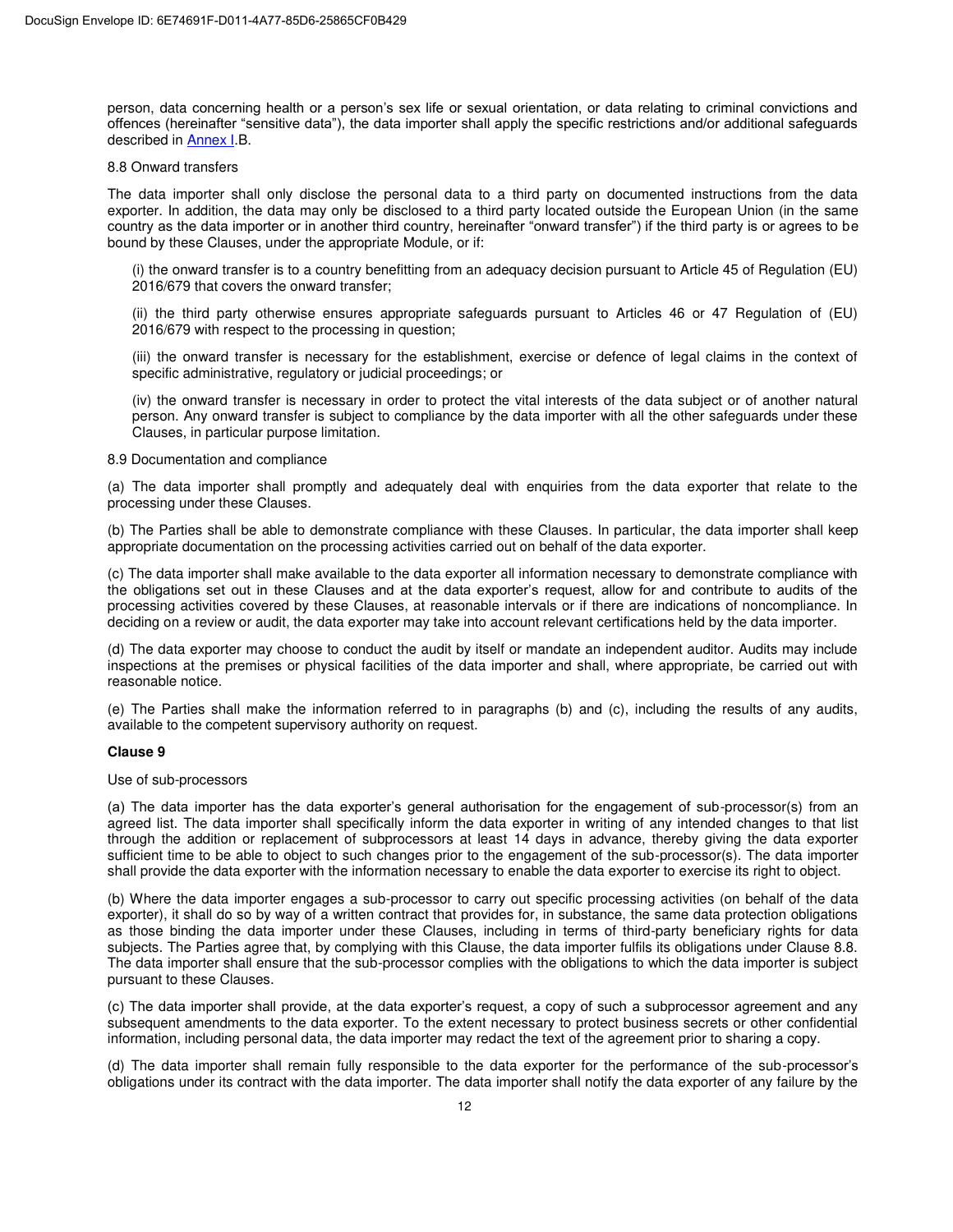subprocessor to fulfil its obligations under that contract.

(e) The data importer shall agree a third-party beneficiary clause with the sub-processor whereby - in the event the data importer has factually disappeared, ceased to exist in law or has become insolvent - the data exporter shall have the right to terminate the sub-processor contract and to instruct the sub-processor to erase or return the personal data.

#### **Clause 10**

Data subject rights

(a) The data importer shall promptly notify the data exporter of any request it has received from a data subject. It shall not respond to that request itself unless it has been authorised to do so by the data exporter.

(b) The data importer shall assist the data exporter in fulfilling its obligations to respond to data subjects' requests for the exercise of their rights under Regulation (EU) 2016/679. In this regard, the Parties shall set out in Annex II the appropriate technical and organisational measures, taking into account the nature of the processing, by which the assistance shall be provided, as well as the scope and the extent of the assistance required.

(c) In fulfilling its obligations under paragraphs (a) and (b), the data importer shall comply with the instructions from the data exporter.

# **Clause 11**

**Redress** 

(a) The data importer shall inform data subjects in a transparent and easily accessible format, through individual notice or on its website, of a contact point authorised to handle complaints. It shall deal promptly with any complaints it receives from a data subject.

(b) In case of a dispute between a data subject and one of the Parties as regards compliance with these Clauses, that Party shall use its best efforts to resolve the issue amicably in a timely fashion. The Parties shall keep each other informed about such disputes and, where appropriate, cooperate in resolving them.

(c) Where the data subject invokes a third-party beneficiary right pursuant to Clause 3, the data importer shall accept the decision of the data subject to:

(i) lodge a complaint with the supervisory authority in the Member State of his/her habitual residence or place of work, or the competent supervisory authority pursuant to Clause 13;

(ii) refer the dispute to the competent courts within the meaning of Clause 18.

(d) The Parties accept that the data subject may be represented by a not-for-profit body, organisation or association under the conditions set out in Article 80(1) of Regulation (EU) 2016/679.

(e) The data importer shall abide by a decision that is binding under the applicable EU or Member State law.

(f) The data importer agrees that the choice made by the data subject will not prejudice his/her substantive and procedural rights to seek remedies in accordance with applicable laws.

## **Clause 12**

Liability

(a) Each Party shall be liable to the other Party/ies for any damages it causes the other Party/ies by any breach of these Clauses.

(b) The data importer shall be liable to the data subject, and the data subject shall be entitled to receive compensation, for any material or non-material damages the data importer or its sub-processor causes the data subject by breaching the third-party beneficiary rights under these Clauses.

(c) Notwithstanding paragraph (b), the data exporter shall be liable to the data subject, and the data subject shall be entitled to receive compensation, for any material or non-material damages the data exporter or the data importer (or its sub-processor) causes the data subject by breaching the third-party beneficiary rights under these Clauses. This is without prejudice to the liability of the data exporter and, where the data exporter is a processor acting on behalf of a controller, to the liability of the controller under Regulation (EU) 2016/679 or Regulation (EU) 2018/1725, as applicable.

(d) The Parties agree that if the data exporter is held liable under paragraph (c) for damages caused by the data importer (or its sub-processor), it shall be entitled to claim back from the data importer that part of the compensation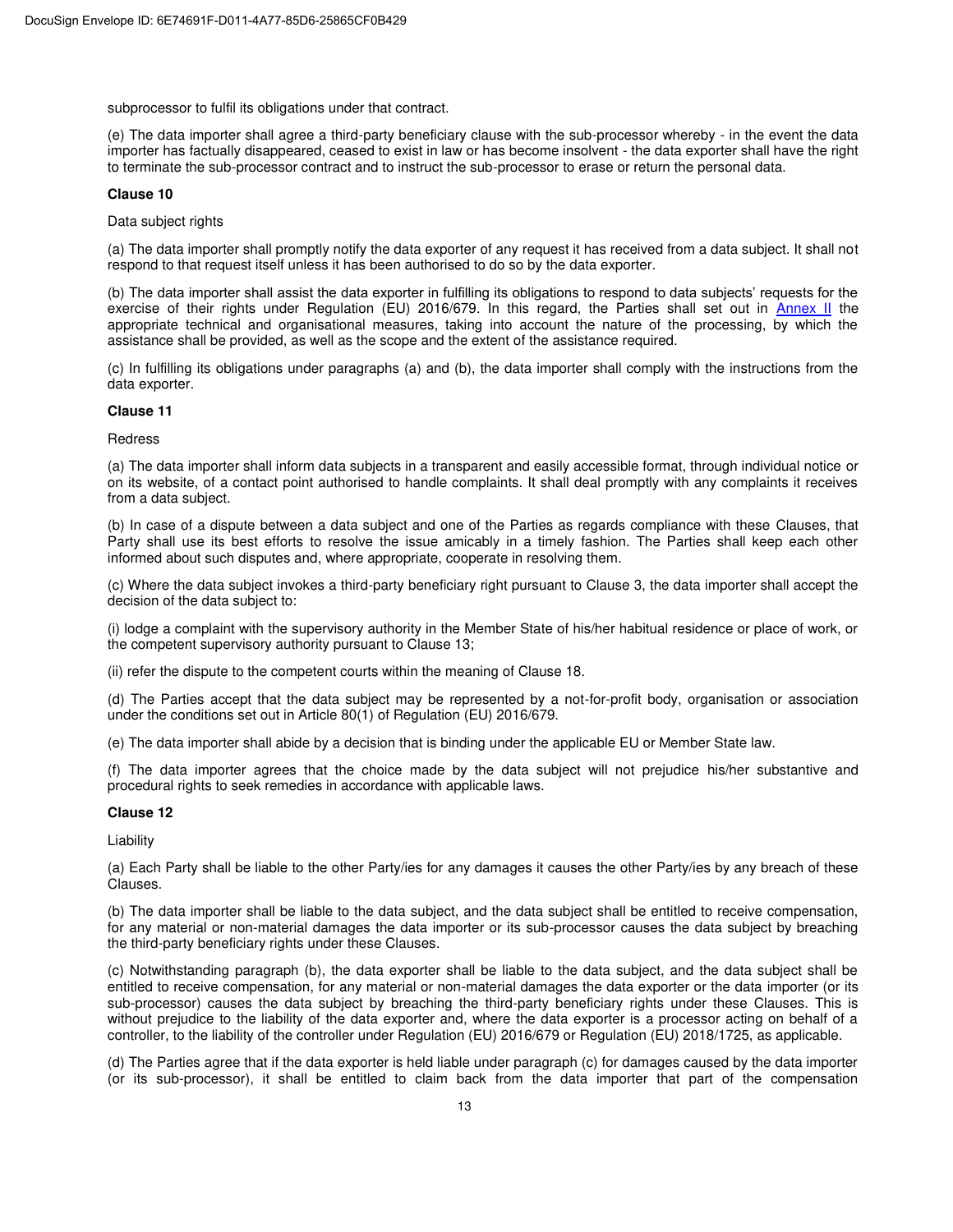corresponding to the data importer's responsibility for the damage.

(e) Where more than one Party is responsible for any damage caused to the data subject as a result of a breach of these Clauses, all responsible Parties shall be jointly and severally liable and the data subject is entitled to bring an action in court against any of these Parties.

(f) The Parties agree that if one Party is held liable under paragraph (e), it shall be entitled to claim back from the other Party/ies that part of the compensation corresponding to its / their responsibility for the damage. (g) The data importer may not invoke the conduct of a sub-processor to avoid its own liability.

#### **Clause 13**

Supervision

(a) [Where the data exporter is established in an EU Member State:] The supervisory authority with responsibility for ensuring compliance by the data exporter with Regulation (EU) 2016/679 as regards the data transfer, as indicated in [Annex I.](#page-15-0)C, shall act as competent supervisory authority.

[Where the data exporter is not established in an EU Member State, but falls within the territorial scope of application of Regulation (EU) 2016/679 in accordance with its Article 3(2) and has appointed a representative pursuant to Article 27(1) of Regulation (EU) 2016/679:] The supervisory authority of the Member State in which the representative within the meaning of Article 27(1) of Regulation (EU) 2016/679 is established, as indicated in [Annex I.C](#page-15-0), shall act as competent supervisory authority.

[Where the data exporter is not established in an EU Member State, but falls within the territorial scope of application of Regulation (EU) 2016/679 in accordance with its Article 3(2) without however having to appoint a representative pursuant to Article 27(2) of Regulation (EU) 2016/679:] The supervisory authority of one of the Member States in which the data subjects whose personal data is transferred under these Clauses in relation to the offering of goods or services to them, or whose behaviour is monitored, are located, as indicated in **Annex I.C**, shall act as competent supervisory authority.

(b) The data importer agrees to submit itself to the jurisdiction of and cooperate with the competent supervisory authority in any procedures aimed at ensuring compliance with these Clauses. In particular, the data importer agrees to respond to enquiries, submit to audits and comply with the measures adopted by the supervisory authority, including remedial and compensatory measures. It shall provide the supervisory authority with written confirmation that the necessary actions have been taken.

#### **SECTION III – LOCAL LAWS AND OBLIGATIONS IN CASE OF ACCESS BY PUBLIC AUTHORITIES**

#### **Clause 14**

Local laws and practices affecting compliance with the Clauses

(a) The Parties warrant that they have no reason to believe that the laws and practices in the third country of destination applicable to the processing of the personal data by the data importer, including any requirements to disclose personal data or measures authorising access by public authorities, prevent the data importer from fulfilling its obligations under these Clauses. This is based on the understanding that laws and practices that respect the essence of the fundamental rights and freedoms and do not exceed what is necessary and proportionate in a democratic society to safeguard one of the objectives listed in Article 23(1) of Regulation (EU) 2016/679, are not in contradiction with these Clauses.

(b) The Parties declare that in providing the warranty in paragraph (a), they have taken due account in particular of the following elements:

(i) the specific circumstances of the transfer, including the length of the processing chain, the number of actors involved and the transmission channels used; intended onward transfers; the type of recipient; the purpose of processing; the categories and format of the transferred personal data; the economic sector in which the transfer occurs; the storage location of the data transferred;

(ii) the laws and practices of the third country of destination– including those requiring the disclosure of data to public authorities or authorising access by such authorities – relevant in light of the specific circumstances of the transfer, and the applicable limitations and safeguards;

(iii) any relevant contractual, technical or organisational safeguards put in place to supplement the safeguards under these Clauses, including measures applied during transmission and to the processing of the personal data in the country of destination.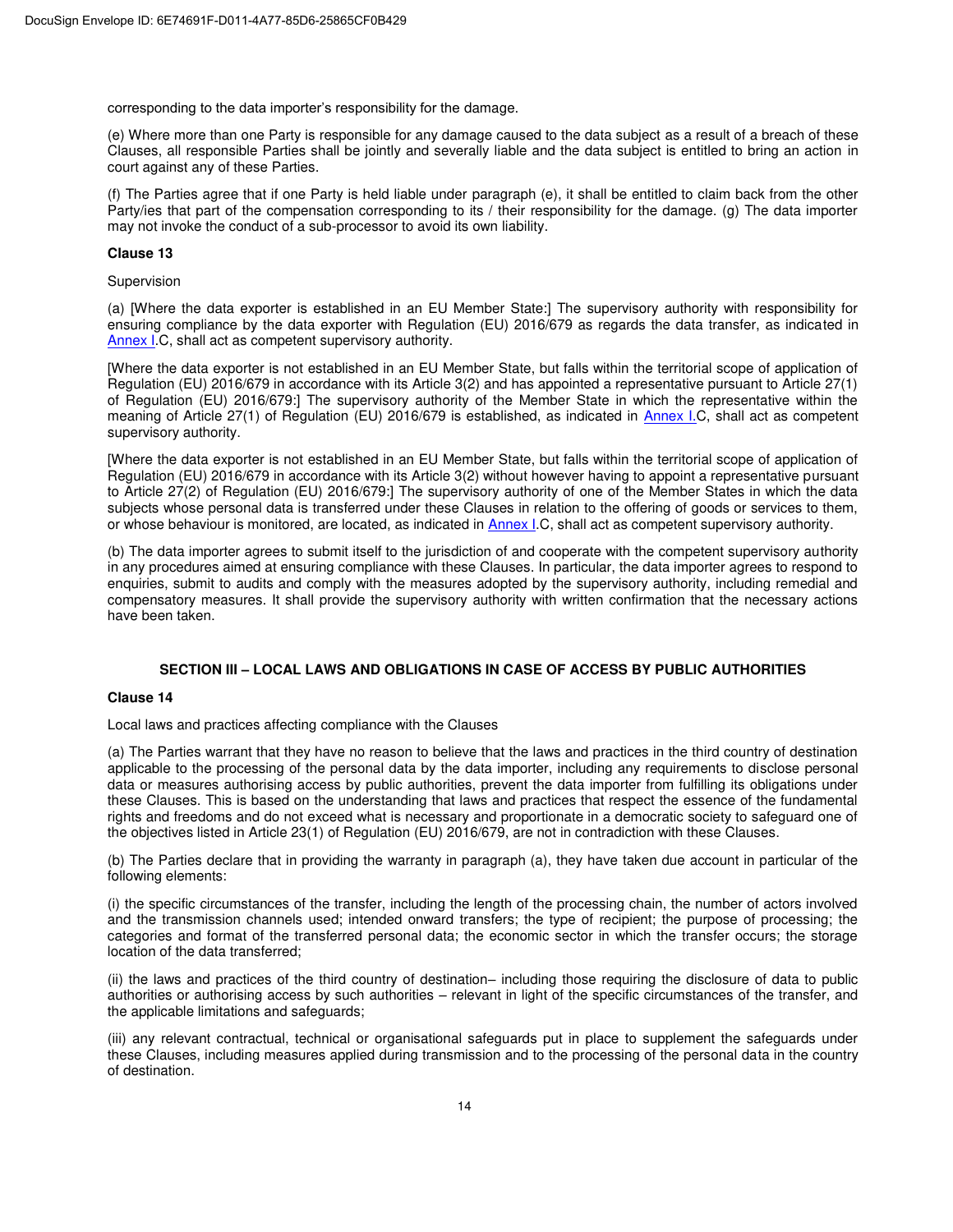(c) The data importer warrants that, in carrying out the assessment under paragraph (b), it has made its best efforts to provide the data exporter with relevant information and agrees that it will continue to cooperate with the data exporter in ensuring compliance with these Clauses.

(d) The Parties agree to document the assessment under paragraph (b) and make it available to the competent supervisory authority on request.

(e) The data importer agrees to notify the data exporter promptly if, after having agreed to these Clauses and for the duration of the contract, it has reason to believe that it is or has become subject to laws or practices not in line with the requirements under paragraph (a), including following a change in the laws of the third country or a measure (such as a disclosure request) indicating an application of such laws in practice that is not in line with the requirements in paragraph (a).

(f) Following a notification pursuant to paragraph (e), or if the data exporter otherwise has reason to believe that the data importer can no longer fulfil its obligations under these Clauses, the data exporter shall promptly identify appropriate measures (e.g. technical or organisational measures to ensure security and confidentiality) to be adopted by the data exporter and/or data importer to address the situation The data exporter shall suspend the data transfer if it considers that no appropriate safeguards for such transfer can be ensured, or if instructed by the competent supervisory authority to do so. In this case, the data exporter shall be entitled to terminate the contract, insofar as it concerns the processing of personal data under these Clauses. If the contract involves more than two Parties, the data exporter may exercise this right to termination only with respect to the relevant Party, unless the Parties have agreed otherwise. Where the contract is terminated pursuant to this Clause, Clause 16(d) and (e) shall apply.

#### **Clause 15**

Obligations of the data importer in case of access by public authorities

#### 15.1 Notification

(a) The data importer agrees to notify the data exporter and, where possible, the data subject promptly (if necessary with the help of the data exporter) if it: (i) receives a legally binding request from a public authority, including judicial authorities, under the laws of the country of destination for the disclosure of personal data transferred pursuant to these Clauses; such notification shall include information about the personal data requested, the requesting authority, the legal basis for the request and the response provided; or (ii) becomes aware of any direct access by public authorities to personal data transferred pursuant to these Clauses in accordance with the laws of the country of destination; such notification shall include all information available to the importer.

(b) If the data importer is prohibited from notifying the data exporter and/or the data subject under the laws of the country of destination, the data importer agrees to use its best efforts to obtain a waiver of the prohibition, with a view to communicating as much information as possible, as soon as possible. The data importer agrees to document its best efforts in order to be able to demonstrate them on request of the data exporter.

(c) Where permissible under the laws of the country of destination, the data importer agrees to provide the data exporter, at regular intervals for the duration of the contract, with as much relevant information as possible on the requests received (in particular, number of requests, type of data requested, requesting authority/ies, whether requests have been challenged and the outcome of such challenges, etc.).

(d) The data importer agrees to preserve the information pursuant to paragraphs (a) to (c) for the duration of the contract and make it available to the competent supervisory authority on request.

(e) Paragraphs (a) to (c) are without prejudice to the obligation of the data importer pursuant to Clause 14(e) and Clause 16 to inform the data exporter promptly where it is unable to comply with these Clauses.

#### 15.2 Review of legality and data minimisation

(a) The data importer agrees to review the legality of the request for disclosure, in particular whether it remains within the powers granted to the requesting public authority, and to challenge the request if, after careful assessment, it concludes that there are reasonable grounds to consider that the request is unlawful under the laws of the country of destination, applicable obligations under international law and principles of international comity. The data importer shall, under the same conditions, pursue possibilities of appeal. When challenging a request, the data importer shall seek interim measures with a view to suspending the effects of the request until the competent judicial authority has decided on its merits. It shall not disclose the personal data requested until required to do so under the applicable procedural rules. These requirements are without prejudice to the obligations of the data importer under Clause 14(e).

(b) The data importer agrees to document its legal assessment and any challenge to the request for disclosure and, to the extent permissible under the laws of the country of destination, make the documentation available to the data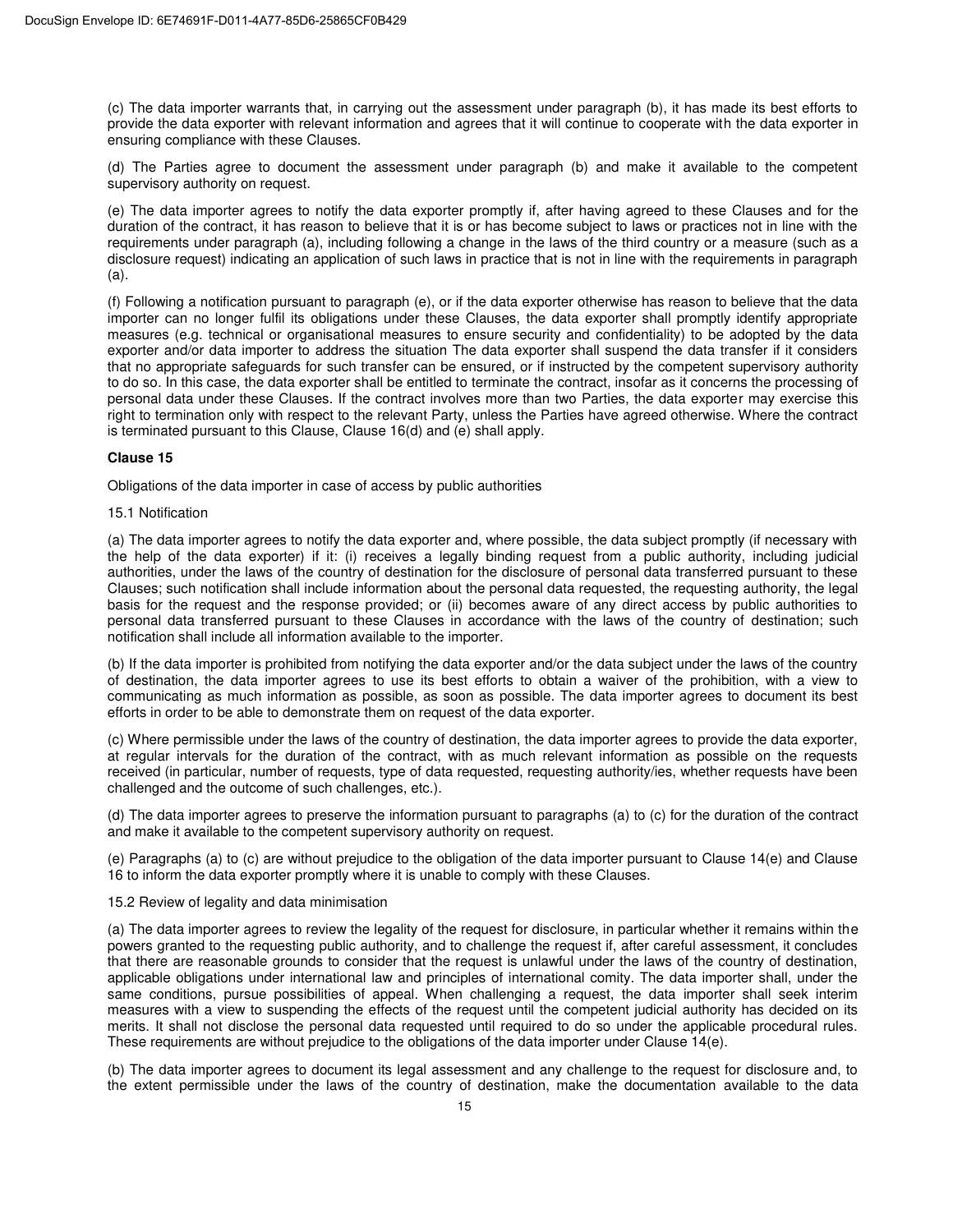exporter. It shall also make it available to the competent supervisory authority on request.

(c) The data importer agrees to provide the minimum amount of information permissible when responding to a request for disclosure, based on a reasonable interpretation of the request.

# **SECTION IV – FINAL PROVISIONS**

#### **Clause 16**

Non-compliance with the Clauses and termination

(a) The data importer shall promptly inform the data exporter if it is unable to comply with these Clauses, for whatever reason.

(b) In the event that the data importer is in breach of these Clauses or unable to comply with these Clauses, the data exporter shall suspend the transfer of personal data to the data importer until compliance is again ensured or the contract is terminated. This is without prejudice to Clause 14(f).

(c) The data exporter shall be entitled to terminate the contract, insofar as it concerns the processing of personal data under these Clauses, where: (i) the data exporter has suspended the transfer of personal data to the data importer pursuant to paragraph (b) and compliance with these Clauses is not restored within a reasonable time and in any event within one month of suspension; (ii) the data importer is in substantial or persistent breach of these Clauses; or (iii) the data importer fails to comply with a binding decision of a competent court or supervisory authority regarding its obligations under these Clauses. In these cases, it shall inform the competent supervisory authority of such noncompliance. Where the contract involves more than two Parties, the data exporter may exercise this right to termination only with respect to the relevant Party, unless the Parties have agreed otherwise.

(d) Personal data that has been transferred prior to the termination of the contract pursuant to paragraph (c) shall at the choice of the data exporter immediately be returned to the data exporter or deleted in its entirety. The same shall apply to any copies of the data. The data importer shall certify the deletion of the data to the data exporter. Until the data is deleted or returned, the data importer shall continue to ensure compliance with these Clauses. In case of local laws applicable to the data importer that prohibit the return or deletion of the transferred personal data, the data importer warrants that it will continue to ensure compliance with these Clauses and will only process the data to the extent and for as long as required under that local law.

(e) Either Party may revoke its agreement to be bound by these Clauses where (i) the European Commission adopts a decision pursuant to Article 45(3) of Regulation (EU) 2016/679 that covers the transfer of personal data to which these Clauses apply; or (ii) Regulation (EU) 2016/679 becomes part of the legal framework of the country to which the personal data is transferred. This is without prejudice to other obligations applying to the processing in question under Regulation (EU) 2016/679.

#### **Clause 17**

Governing law

These Clauses shall be governed by the law of the EU Member State in which the data exporter is established. Where such law does not allow for third-party beneficiary rights, they shall be governed by the law of another EU Member State that does allow for third-party beneficiary rights. The Parties agree that this shall be the law of the Agreement.

#### **Clause 18**

Choice of forum and jurisdiction

(a) Any dispute arising from these Clauses shall be resolved by the courts of an EU Member State.

(b) The Parties agree that those shall be the courts of EU Member State which law governs the Agreement (or other underlying agreement) between the Parties).

(c) A data subject may also bring legal proceedings against the data exporter and/or data importer before the courts of the Member State in which he/she has his/her habitual residence.

(d) The Parties agree to submit themselves to the jurisdiction of such courts.

#### <span id="page-15-0"></span>**Annex I**

A. LIST OF PARTIES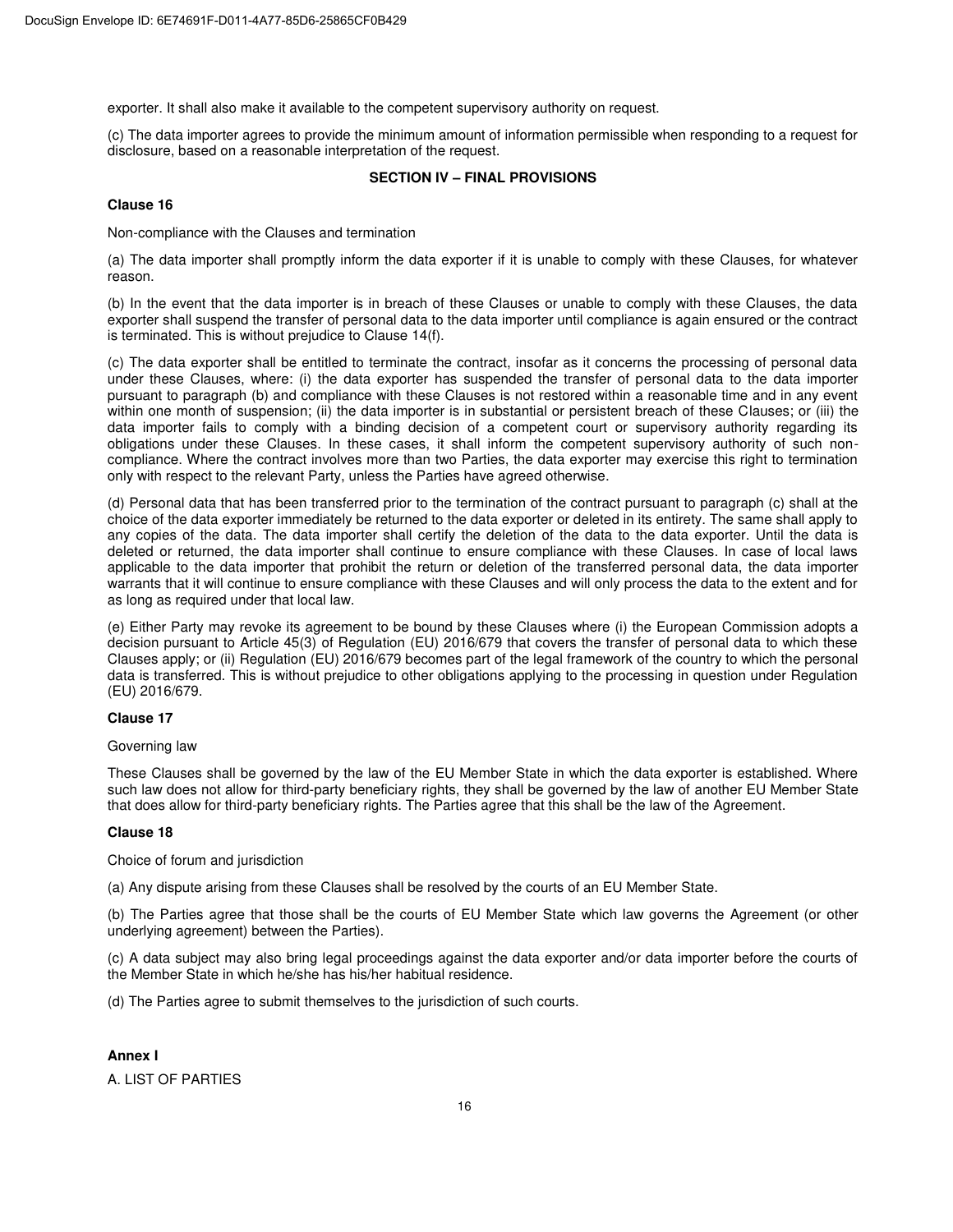# **Data exporter(s):**

Customer as described in the Agreement.

**\_\_\_\_\_\_\_\_\_\_\_\_\_\_\_\_\_\_\_\_\_\_\_\_\_\_\_\_\_\_\_\_\_\_\_\_\_\_\_\_\_\_** 

**\_\_\_\_\_\_\_\_\_\_\_\_\_\_\_\_\_\_\_\_\_\_\_\_\_\_\_\_\_\_\_\_\_\_\_\_\_\_\_\_\_\_** 

Activities relevant to the data transferred under the Clauses: fulfilment of the Agreement

Role (controller/processor)

**Signature (First and Last Name)** 

**Date** 

#### **Data importer(s):**

Syncron Affiliate(s) located in a third country, as applicable. Syncron Affiliates may take part in provision of Services, which may include support, development, expert services and software maintenance. Syncron is a software-as-a-service provider who offers applications for optimizing its customers after-sales performance, which involves processing personal data provided by users of Services. The data importer will have access to any data provided by the data exporter and will use it exclusively and solely for purposes related to provision of Services.

Activities relevant to the data transferred under the Clauses: fulfilment of the Agreement

Role (controller/processor)

**Signature (First and Last Name)** 

| <b>─DocuSigned by:</b><br>Starolina Sznajder |  |
|----------------------------------------------|--|
| 17B55360CA724D6                              |  |

**\_\_\_\_\_\_\_\_\_\_\_\_\_\_\_\_\_\_\_\_\_\_\_\_\_\_\_\_\_\_\_\_\_\_\_\_\_\_\_\_\_\_**  Karolina Sznajder

**Date**  30 March 2022

#### B. DESCRIPTION OF THE TRANSFER

Categories of data subjects whose personal data is transferred: The categories of data subjects whose personal data may be transferred in connection with the Services are determined and controlled by the data exporter in its sole discretion and may include but are not limited to: administrators and users of Services, such as employees, contractors, collaborators, partners, dealers, suppliers, customers and other users of Customer (as applicable), who have access to Services and who may store user account information in the Services. Data subjects may also include Customer's contact persons, its authorized signatories and, if applicable, contact details to Customer's business partners, dealers, suppliers, customers or other people designated by Customer.

Categories of personal data transferred: The categories of personal data are determined by the data exporter in its sole discretion and may include but are not limited to: personal contact information such as name, company address, telephone or mobile number, fax number, email address; employment details including employer name, job title, identification numbers; user ID, location data; connection data; device specific information/identification; IP address; and online behavior data (as applicable).

The frequency of the transfer: the data is transferred on a continuous basis throughout the Subscription Term (term of the underlying agreement)

Nature of the processing: Data will be processed automatically.

Processing activities may include but are not limited to: creation and administration of accounts in the Services, authorization of access to the Services, verification of User's rights, data hosting, provision of support to the Customer, creation of accounts in tools used in provision of expert and support services; back-up, account and contract management, and other activities that may be necessary to provide Services in accordance with the Agreement.

Purpose(s) of the data transfer and further processing: Fulfilment of the Agreement with Customer.

The period for which the personal data will be retained, or, if that is not possible, the criteria used to determine that period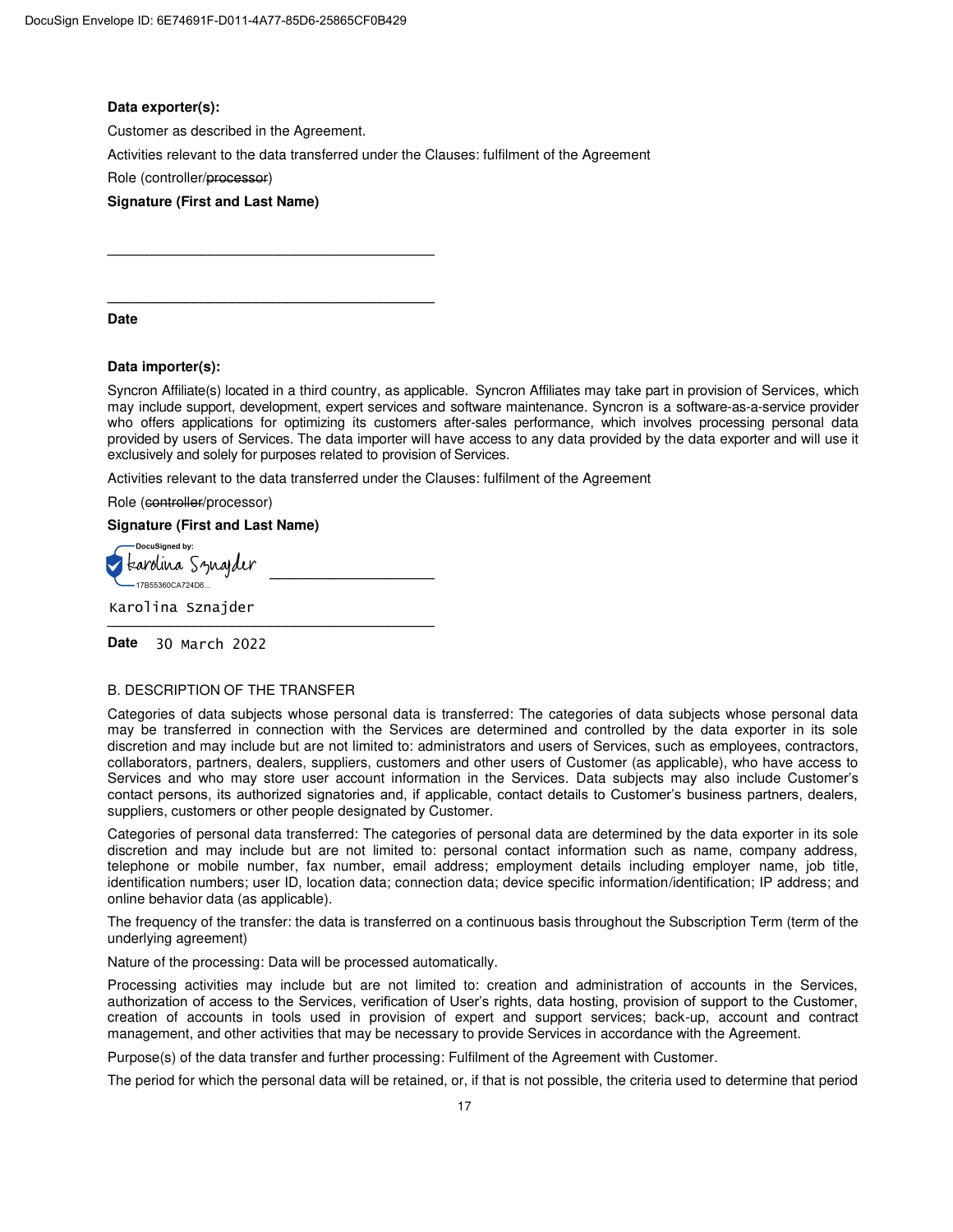Term of the Agreement and up to 30 days after its termination or expiration.

For transfers to (sub-) processors, also specify subject matter, nature and duration of the processing: as specified in the Schedule 3.

# C. COMPETENT SUPERVISORY AUTHORITY

<span id="page-17-0"></span>Identify the competent supervisory authority/ies in accordance with Clause 13: supervisory authority applicable to the EU member state law indicated in Agreement.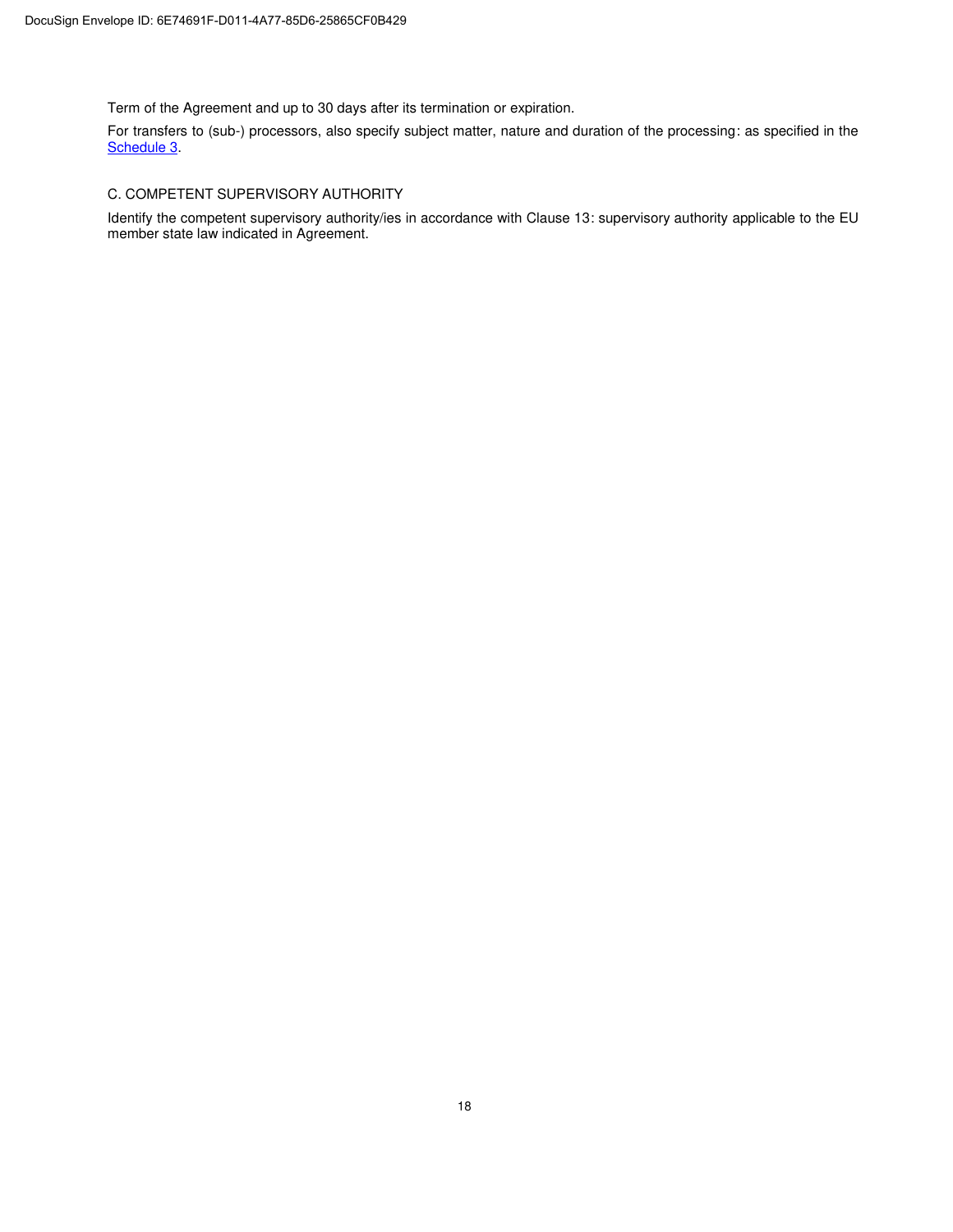## **SCHEDULE 2: TECHNICAL AND ORGANIZATIONAL SECURITY MEASURES**

Technical and organizational security measures described herein define the controls implemented by Syncron for the development, acquisition, maintenance and operation of Syncron cloud solutions supplied in a Software-as-a-service model. This Schedule 2 also constitutes Annex II under applicable Standard Contractual Clauses.

#### **DATA SECURITY GUIDE**

Technical and organizational security measures described herein define the controls implemented by Syncron for the development, acquisition, maintenance, and operation of Syncron cloud solutions supplied in a Software-as-a-Service model

#### **1. SECURITY PROGRAM**

Syncron will maintain a written information security program of policies, standard operating procedures, standards, guidelines, and controls governing the processing, storage, transmission, and security of Customer Data (the "Security Program"). The Security Program includes industry-standard practices designed to protect Customer Data from accidental or unlawful destruction, loss, alteration, unauthorized disclosure, or access.

Syncron has appointed a Chief Information Security Officer, accountable to a Security Steering Committee of executive representatives across the company, to develop, implement and manage Syncron's corporate security, vision, strategy, and programs and ensure security of information assets, maintain trust of Syncron customers and obtain third party assurance for the Service. The Chief Information Security Officer and the Security Steering Committee oversees the identification and development of policies and processes across the organization to reduce risks, respond to incidents and limit exposure to liability in areas of physical security, reputational damage, information security and information technology risk. The Chief Information Security Officer has been also appointed as the Data Protection Officer at Syncron.

Syncron regularly tests, assesses, and evaluates the effectiveness of the Security Program, and its constituent parts, and may periodically review and update the Security Program to address new and evolving security technologies and threats, and changes to industry standard practices, although no such update will materially reduce the commitments, protections or overall level of service provided to Customer as described herein.

## **2. PHYSICAL, TECHNICAL AND ADMINISTRATIVE SECURITY MEASURES**

#### **2.1 PHYSICAL SECURITY MEASURES.**

- 2.1.1 DATA CENTER FACILITIES. (i) Physical access controls, logging, and monitoring that may include a combination of any of the following: multi-zone security, mantraps, CCTV, appropriate perimeter deterrents (e.g., signage, lighting, fencing, berms, guarded gates), on-site guards, multifactor access controls, including biometric access controls, and secure cages; and (ii) fire detection and suppression systems both localized and throughout the data center floor.
- 2.1.2 EQUIPMENT. (i) Physical protection mechanisms; and (ii) entry controls to limit physical access.
- 2.1.3 MEDIA. (i) Total use of encrypted storage, facilitating crypto-shredding; (ii) Cloud-Industry standard destruction of sensitive materials before disposition of media; (iii) secure safe for storing damaged hard disks prior to physical destruction; and (iv) physical destruction of all decommissioned hard disks storing Customer Data.
- 2.1.4 REMOVABLE MEDIA. The use of removable media for customer data is prohibited. The use of removable media for company data is permitted only when encrypted and written approval obtained from Syncron's Security team.

#### **2.2 TECHNICAL SECURITY MEASURES.**

- 2.2.1 ACCESS ADMINISTRATION. Access to all data, including customer data, by Syncron employees and contractors is protected by strong authentication, authorization, and audit mechanisms. User authentication is required to gain access to production and sub-production instances. Access privileges are based on job requirements, and access to customer data is granted on a per-customer, time-limited basis requiring multi-level approvals, and are revoked upon termination of employment or consulting relationships. Production infrastructure includes appropriate user account and password controls e.g.: long complex passwords, multi-factor authentication, multi-level approvals, and dated expiration and user access reviews. All user accounts are unique and uniquely linked to an individual. Shared accounts are not permitted.
- 2.2.2 SERVICE ACCESS CONTROL. The Syncron products provide user account management, role-based access control, and integration with enterprise identity and access management services (e.g.: SSO). Customers are responsible for configuring such access controls within their instance(s).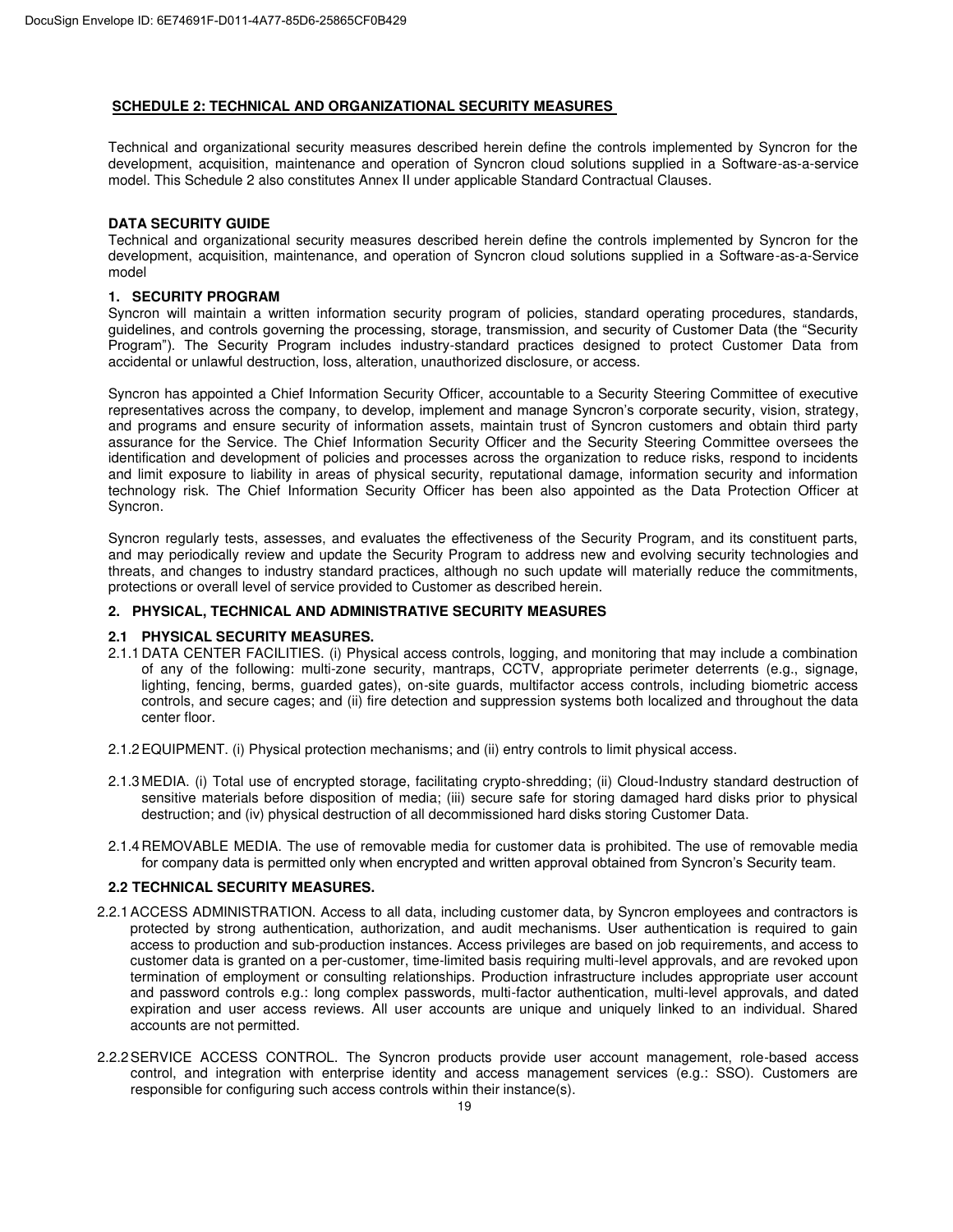- 2.2.3 LOGGING AND MONITORING. Application logs are stored within the Customer's instance. Production platform logs are centrally collected and are secured in a dedicated AWS Account to prevent tampering and are monitored for anomalies by a trained security team and state-of-the-art analytic tooling.
- 2.2.4 NETWORK SECURITY. State of the art preventive network security devices are installed at multiple points within the separate Syncron corporate and customer network environments, acting in blocking mode with default traffic denial unless explicitly authorised.
- 2.2.5 VULNERABILITY MANAGEMENT. Syncron operates a vulnerability management program that regularly evaluates and internal and external systems, and infrastructure for known vulnerabilities and unmanaged configuration changes. Identified issues are remediated in accordance with remediation processes and a risk-based approach. Syncron products and the supporting infrastructure are penetration tested at least annually by an independent third party.
- 2.2.6 ANTIVIRUS. Syncron uses endpoint threat protection software and updates antivirus, anti-malware, and endpoint threat detection software at regular intervals, using central logging and management tools, and centrally logs events for investigation, which are stored immutably and secured using dedicated security and audit accounts.
- 2.2.7 CHANGE CONTROL. Syncron ensures that changes to applications and infrastructure are managed, evaluated with respect to risk, and conducted using standard operating procedures.
- 2.2.8 CONFIGURATION CONTROL. Syncron operates an entirely software-defined infrastructure. All infrastructure is engineered with secure defaults, and monitored for configuration integrity, and changes.
- 2.2.9 DATA SEPARATION. Customer Data is stored within separate dedicated databases and accessed via separate dedicated application servers on an underlying multi-tenant cloud infrastructure that is logically and physically separate from Syncron's corporate infrastructure. There are no automatic trusts between customer environments and corporate environments. Data from multiple customers is never stored on the same database and there is no commingling of customer data.

#### **2.3 ADMINISTRATIVE SECURITY MEASURES.**

- 2.3.1 DATA CENTER INSPECTIONS. Syncron routinely monitors supplier data centers to ensure that they continue to maintain effective security controls, compatible with the needs of our customers and our Security Program. This is achieved through a review of vendor-supplied 3<sup>rd</sup> party audit reports.
- 2.3.2 PERSONNEL SECURITY. Syncron performs personnel security screening on all employees and all contractors who have access to Customer Data in accordance with the then current applicable standard operating procedure, and subject to applicable laws.
- 2.3.3 SECURITY AWARENESS AND TRAINING. Syncron maintains a security awareness program that includes appropriate training of Syncron personnel on the Security Program and required behavior around common risks. Training is conducted at time of hire and periodically throughout employment or engagement by Syncron.
- 2.3.4 VENDOR RISK MANAGEMENT. Syncron maintains a vendor risk management program that assesses all vendors that may access, store, process or transmit Customer Data, for appropriate security controls

#### **3. SERVICE CONTINUITY**

- 3.1 DATA MANAGEMENT; DATA BACKUP. Syncron host Customers in multiple availability zones within their chosen datacenter region. All datacenters have attained SSAE 18 Type 2 attestations, ISO 27001 certifications, or equivalent. Each datacenter includes full redundancy (N+1) and fault tolerant infrastructure for electrical, cooling and network systems. Production database servers are replicated in near real time to multiple availability zones.
- 3.2 PERSONNEL. Syncron support, operations, and engineering teams are geographically distributed to ensure business continuity for support operations, and tools and services are architected similarly to the customer cloud product, operating across multiple availability zones.
- 3.3 CORPORATE IT. Syncron's own IT services are architecturally distinct from and separate to the Syncron Service, but managed within the same governance framework, and using the same architectural best practices, for the provision of a resilient corporate IT service.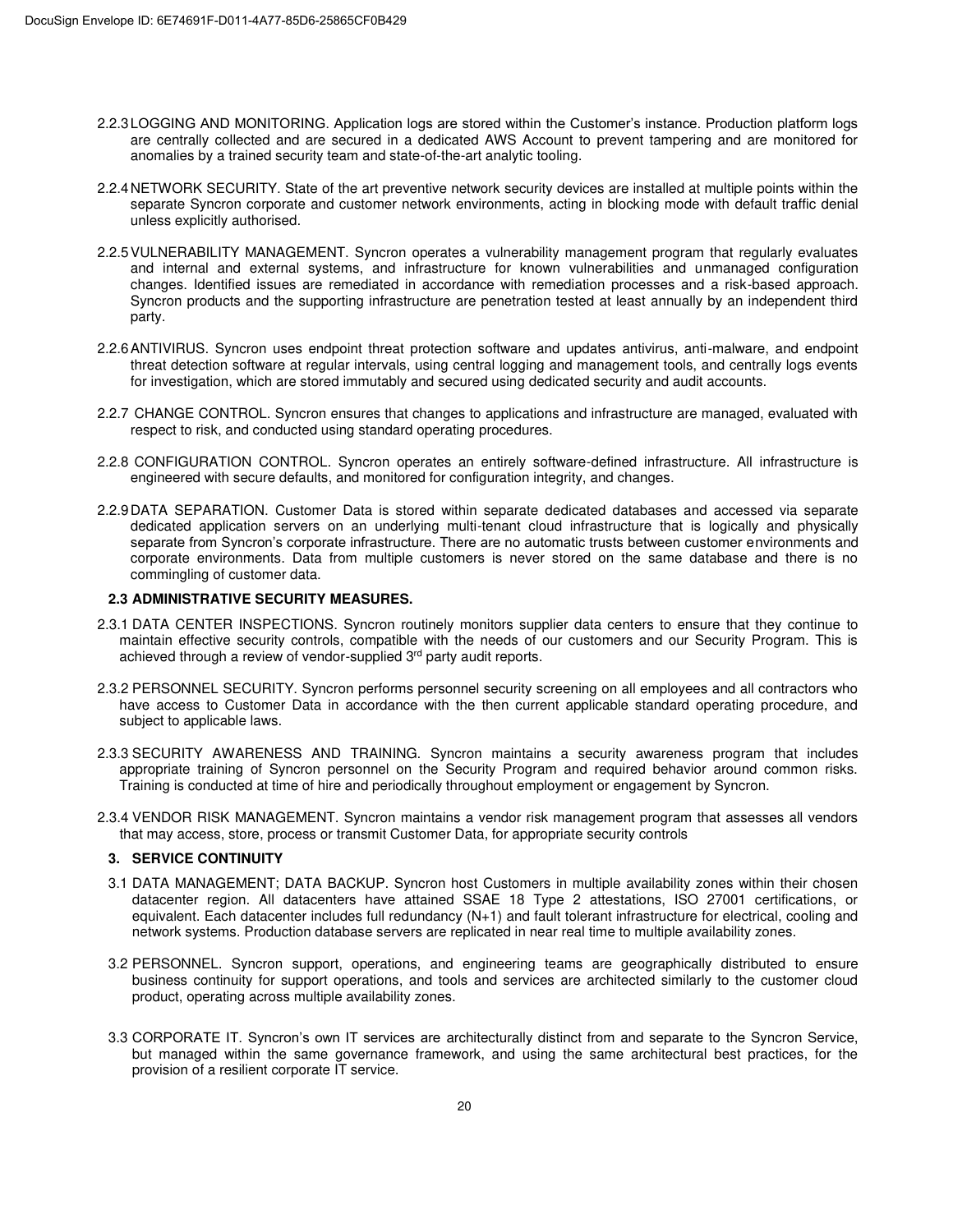# **4. CERTIFICATIONS AND AUDITS**

4.1 CERTIFICATIONS AND ATTESTATIONS. Syncron operates an Information Security Management System with sufficient controls to meet the objectives stated in ISO 27001, and SSAE18 SOC 2 Type). At least once per calendar year, such as to provide an unbroken period of observation, Syncron shall obtain an assessment against these standards by an independent third-party auditor.

## **4.2 CUSTOMER MONITORING RIGHTS.**

- 4.2.1 REMOTE SELF ASSESSMENTS. Syncron shall make available upon request documentation supporting Syncron's audit process.
- 4.2.2 AUDIT. No more than once per year and only upon written request by Customer, Customer shall have the right directly or through its representative(s) (provided however, that such representative(s) shall enter into written obligations of confidentiality and non-disclosure directly with Syncron), to access all reasonable and industry recognized documentation evidencing Syncron's policies and procedures governing the security of Customer Data ("Audit"). Syncron reserves the right to refuse to provide Customer (or its representatives) with any information which would pose a security risk to Syncron or its customers, or which Syncron is prohibited to provide or disclose under applicable law or contractual obligation.
- 4.2.3 OUTPUT. Upon completion of the Audit, Syncron and Customer may schedule a mutually convenient time to discuss the output of the Audit. Syncron may in its sole discretion, consistent with industry and Syncron's standards and practices, make commercially reasonable efforts to implement Customer's suggested improvements noted in the Audit to improve Syncron's Security Program. The Audit and the results derived therefrom are Confidential Information of Syncron.
- 4.2.4 CUSTOMER EXPENSES. Any expenses incurred by Customer in connection with the Audit shall be borne exclusively by Customer.

## **5. MONITORING AND INCIDENT MANAGEMENT**

- 5.1 MONITORING, MANAGEMENT AND NOTIFICATION.
- 5.1.1 INCIDENT MONITORING AND MANAGEMENT. Syncron will monitor, analyze and respond to security incidents in accordance with Syncron's standard operating procedure for incident management. Syncron's Incident Response Team, and Syncron's security group will escalate and engage specialist response teams and authorities as may be necessary to address an incident.
- 5.1.2 BREACH NOTIFICATION. Syncron will report to Customer any accidental or unlawful destruction, loss, alteration, unauthorized disclosure of, or access to, Customer Data (a "Breach") without undue delay following determination by Syncron that a Breach has occurred.
- 5.1.3 CUSTOMER OBLIGATIONS. Customer will cooperate with Syncron in maintaining accurate and usable contact information and by making available any reasonably requested information, with respect to any security incident in order to identify its root cause(s) and prevent a recurrence. Customer is solely responsible for determining whether to notify the relevant supervisory or regulatory authorities and impacted Data Subjects and for providing such notice.
- 5.2 COOKIES. Syncron uses cookies to operate the Service including for the purposes of: (i) tracking session state; (ii) routing browser requests via load balancers; and (iii) identifying users. Customer shall be responsible for providing notice to, and collecting any necessary consents from, its authorized users of Services for Syncron's use of cookies.

# **6. PENETRATION TESTS**

- 6.1 BY A THIRD-PARTY. Syncron contracts with third-party vendors to perform a penetration test on the Syncron applications to identify risks and remediation opportunities to improve security.
- 6.2 BY CUSTOMER. No more than once per calendar year Customer may request to perform, at its own expense, an application penetration test of a sub-production instance of their Syncron product(s). Customer shall notify Syncron in advance of any test by submitting a request to schedule an application penetration test via their account team. Syncron and Customer must agree on a mutually acceptable time, duration, method, and scope, for the test. All results of testing must remain confidential to Customer, Syncron, and to the agreed third-party testers, and shall be shared with Syncron in full without undue delay. Customer shall not perform a penetration test without Syncron's express written authorization. Tests must be conducted in accordance only with the agreed as part of the conditional approval to test.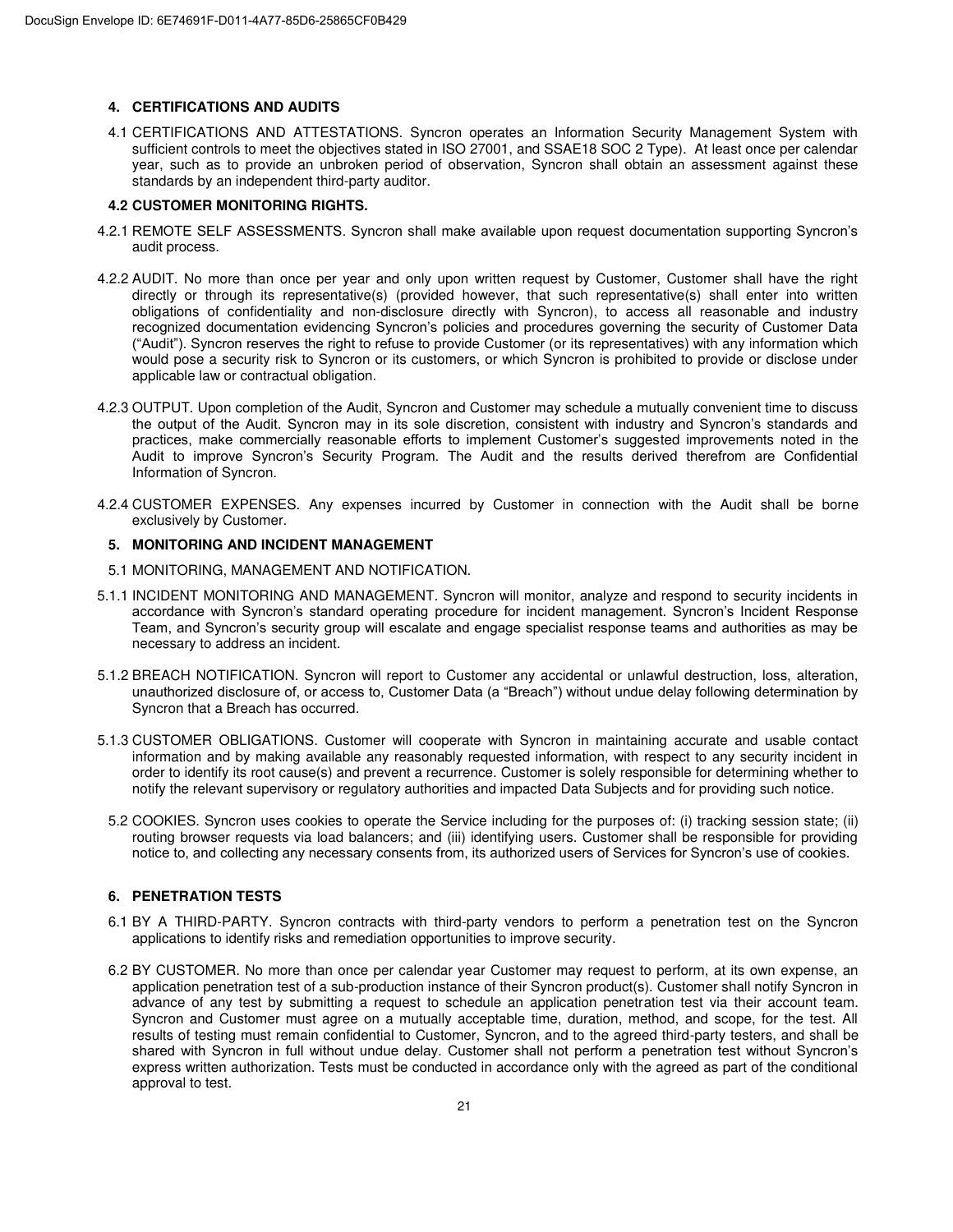# **7. DATA SECURITY**

- 7.1 TEST DATA. Production data will remain at all times exclusively within the production environments. Customers may request all or a subset of their data be transferred into a test environment, which will be granted only with the appropriate permissions and controls in place.
- 7.2 CONFIDENTIALITY, ENCRYPTION. All data, including test environments and backups are encrypted at rest and in motion using state-of-the-art encryption, including TLS1.2, and AES-256 encryption.
- 7.3 TRANSFERS. Data remains within its specified environment and region at all times unless expressly requested and authorized by the Customer. Where approved sub-processors are used over and above the use of AWS as the underlying cloud provider, the data still remains within the specified AWS customer data environment is not physically or logically transferred in any way.
- 7.4 INTEGRITY. All accesses and data activities are logged, and alerts are generated and investigated for anomalous behavior. Syncron undertakes frequent database backups using snapshot technology and is able to rollback to previous states if requested by the customer.
- 7.5 USE, RETENTION, MINIMIZATION. Data is selected, entered by the Customer and stored and processed by Syncron entirely within the customer data environment, and used solely for the purpose as specified by the Customer. Data is retained for the duration of the contract with the customer and for a period of approximately 30 days after the contract end, during which time the data may be requested by the customer in a common readable format, and after which the data shall be deleted and rendered unrecoverable through the use of crypto-shredding and the removal of the underlying cloud-resources.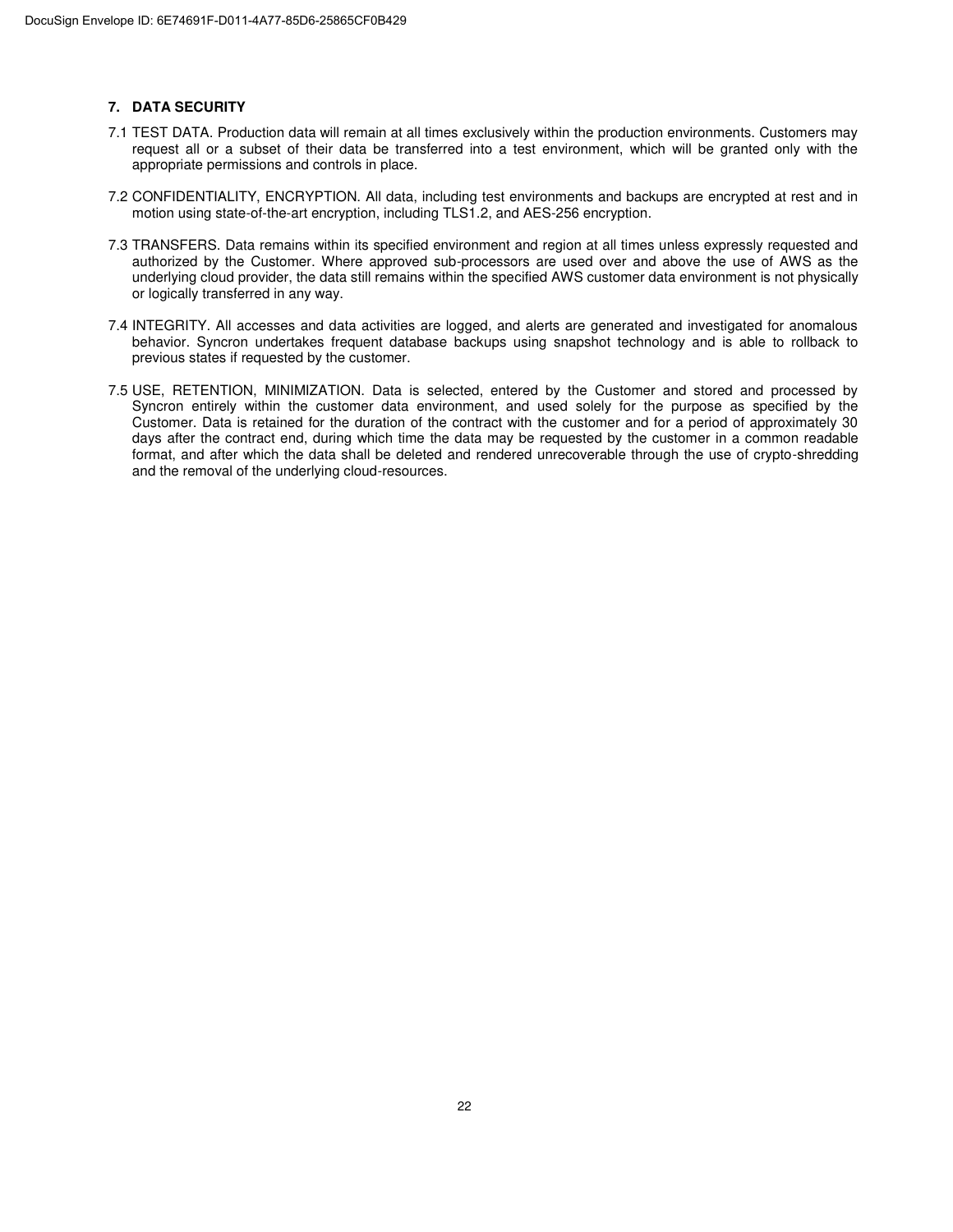# **SCHEDULE 3 - LIST OF SUB-PROCESSORS AUTHORIZED TO PROCESS PERSONAL DATA OF SYNCRON CUSTOMER**

Sub-processors engaged and authorized to process personal data of Customer in the course of provision of the Services by Syncron (Provision of Services may include support, development, expert services, software maintenance, etc.). Subprocessors in bold are specifically used for the provision of Syncron Services and processing of Customer Data (which cover not only personal data of end users, but also all business data). This Schedule 3 also constitutes Annex III under applicable Standard Contractual Clauses.

Subject matter of processing is addressed in column 4 of the table below.

Nature of the processing: data will be processed automatically.

Duration of processing: term of the Agreement and up to 30 days after its termination or expiration.

| Name                                                                              | Address                                                             | Purpose of use/Services provided<br>by Subprocessor                                                                                                      | Categories of personal data processed<br>by Subprocessor                                                                          |
|-----------------------------------------------------------------------------------|---------------------------------------------------------------------|----------------------------------------------------------------------------------------------------------------------------------------------------------|-----------------------------------------------------------------------------------------------------------------------------------|
|                                                                                   | Third Party Sub-processors (as applicable)                          |                                                                                                                                                          |                                                                                                                                   |
| <b>Amazon Web</b><br>Services Inc.                                                | <b>Avenue North,</b><br>410<br>Terry<br>Seattle, WA 98109-5210, USA | Provision of cloud infrastructure                                                                                                                        | All personal data listed in sec. 3.1.<br>of the DPA:                                                                              |
| <b>Callidus Software</b><br>Inc. (aka Litmos,<br>an SAP America,<br>Inc. company) | 2700 Camino Ramon<br>Suite 400<br>San Ramon, CA 94583, USA          | Provision of e-<br>learnings (Optional)                                                                                                                  | User account information (including<br>name, surname and user e-mail)<br>Please note that this is an option opt-in<br>service.    |
| Carlisle &<br>Company, Inc.<br>Syncron's Partner                                  | 30 Monument Square, Suite<br>22S, Concord, MA 01742, USA            | Provision of support and/or<br>implementation services,<br>upgrades, administration/<br>management of customer account<br>(if applicable for a Customer) | All personal data listed in sec. 3.1. of<br>the DPA. (as applicable).                                                             |
| <b>EPAM Systems</b><br>(Nordics) AB                                               | Kungsgatan 50, 7 Tr<br>111 35, Stockholm, Sweden                    | Support, development, and<br>maintenance of Syncron's SaaS<br>services.                                                                                  | All personal data listed in sec. 3.1.<br>of the DPA                                                                               |
| Freshworks Inc.<br>(formerly: Natero<br>$lnc.$ )                                  | 2950 S. Delaware Street, Suite<br>201, San Mateo, CA 94403, USA     | Customer success and account<br>management during and after<br>implementation                                                                            | User account information (including e-<br>mail, first and last name, user ID)                                                     |
| Google Ireland<br>Limited                                                         | Dublin: Gordon House, Barrow<br>Street, Dublin 4, Ireland           | Google Maps,<br>Google Cloud Messaging<br>(if applicable for a Customer)                                                                                 | All personal data listed in sec. 3.1. of<br>the DPA                                                                               |
| Microsoft Corp.                                                                   | One Microsoft Way Redmond,<br>WA 98052-7329, USA                    | Provision of support, direct<br>contact with end users,<br>administration/ management of<br>customer account (Office 365 tools)                          | All personal data listed in sec. 3.1. of<br>the DPA                                                                               |
| OpsGenie Inc.<br>(Atlassian<br>affiliate)                                         | 450 W Broad St. Suite 421, Falls<br>Church, VA 22046, USA           | Error reporting,<br>provision of support                                                                                                                 | User account information (including<br>user e-mail);<br>Customer Data: error-related including<br>name of item, name of warehouse |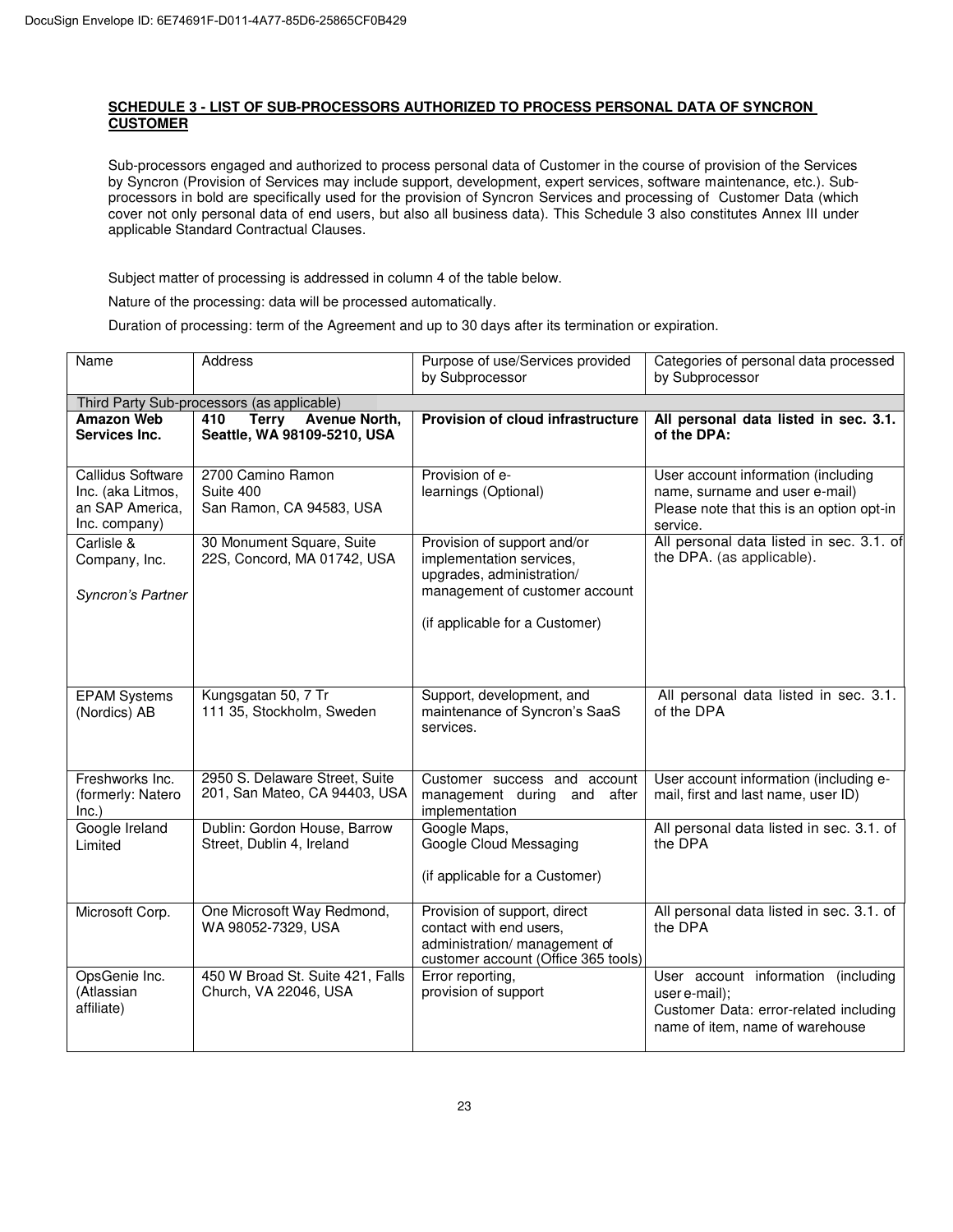| Salesforce UK<br>Limited                                               | Village 9, floor 26 Salesforce<br>Tower, 110 Bishopsgate, London,<br>UK.                        | Customer account management<br>(administration)                                                                          | User account information (including e-<br>mail, first and last name, user ID),<br>Contact persons' business contact<br>details                                   |
|------------------------------------------------------------------------|-------------------------------------------------------------------------------------------------|--------------------------------------------------------------------------------------------------------------------------|------------------------------------------------------------------------------------------------------------------------------------------------------------------|
| Smartsheet Inc.                                                        | 10500 NE 8th St, Suite 1300<br>Bellevue, WA 98004-4357 USA                                      | Customer success and account<br>management during and after<br>implementation                                            | User account information (including e-<br>mail, first and last name, user ID),<br>Contact persons' business contact<br>details                                   |
| T3CH.com LLC<br>(dba Status.io)                                        | 19 N. County Line Road Jackson,<br>NJ 08527, USA                                                | Notification about planned<br>maintenance and outages for<br><b>Services</b><br>(Optional)                               | User account information (including<br>user e-mail, first and last name, mobile<br>number)<br>Please note that this is an option opt-in<br>service.              |
| Team Support Inc.                                                      | 8330 Lyndon B Johnson Fwy,<br>Suite 1025, Dallas, TX 75243,<br><b>USA</b>                       | Provision of a support tool used by<br>Syncron support team                                                              | User account information (including<br>name, surname, corporate e-mail,<br>company name)                                                                         |
| Zoom Video<br>Communications,<br>Inc.                                  | 55 Almaden Blvd, 6thFloor San<br>Jose, CA, USA                                                  | Conducting online trainings and<br>meetings (teleconferences)                                                            | User account information (including<br>name, e-mail)                                                                                                             |
| CGI<br>Technologies and<br>Solutions Inc.                              | 11325 Random Hills Road,<br>Fairfax, Virginia 22030, USA                                        | Provision of support and/or<br>implementation services,<br>upgrades,<br>administration/management of                     | All personal data listed in sec. 3.1. of<br>the DPA. (as applicable).                                                                                            |
| Syncron's Partner                                                      |                                                                                                 | customer account<br>(if applicable for a Customer)                                                                       |                                                                                                                                                                  |
| Integration and<br>Solution<br>Technology Inc.<br>Syncron's<br>Partner | Matsukaze Building 3rd Floor, 4-<br>1-1 Kitachinagawa Shinagawa-<br>ku, Tokyo 140-0001 Japan    | Provision of support and/or<br>implementation services,<br>upgrades,<br>administration/management of<br>customer account | All personal data listed in sec. 3.1. of<br>the DPA.<br>(as applicable).                                                                                         |
|                                                                        |                                                                                                 | (if applicable for a Customer)                                                                                           |                                                                                                                                                                  |
| Mize's Third Party Subprocessors                                       |                                                                                                 | Mize SaaS application used AWS                                                                                           | All personal data listed in sec. 3.1. of                                                                                                                         |
| Amazon Web<br>Services                                                 | Amazon Web Services, Inc., 410<br>Terry Avenue North, Seattle,<br>WA 98109-5210                 | for cloud services<br>https://aws.amazon.com/complian<br>ce/gdpr-center/                                                 | the DPA.                                                                                                                                                         |
| Elastic                                                                | Mountain View, CA<br>800 West El Camino Real<br>Suite 350<br>Mountain View, California<br>94040 | For Log Aggregation and<br>percolation https://www.elastic.co/                                                           | All personal data listed in sec. 3.1. of<br>the DPA.                                                                                                             |
| Google Cloud<br>(Maps)                                                 | 1600 Amphitheatre Parkway in<br>Mountain View, California, United<br>States.                    | For Location tracing<br>https://www.google.co.in/maps                                                                    | Location data, address info like<br>street, city, country, zip to get the<br>location coordinates and also for<br>calculating distance between two<br>locations. |
| Urbanairship                                                           |                                                                                                 | For Push notifications<br>https://www.airship.com/                                                                       | Device specific information, (device<br>ID / device key).                                                                                                        |
| <b>Affiliates</b>                                                      | 205 E 42nd Street<br>New YorkNY10017                                                            |                                                                                                                          |                                                                                                                                                                  |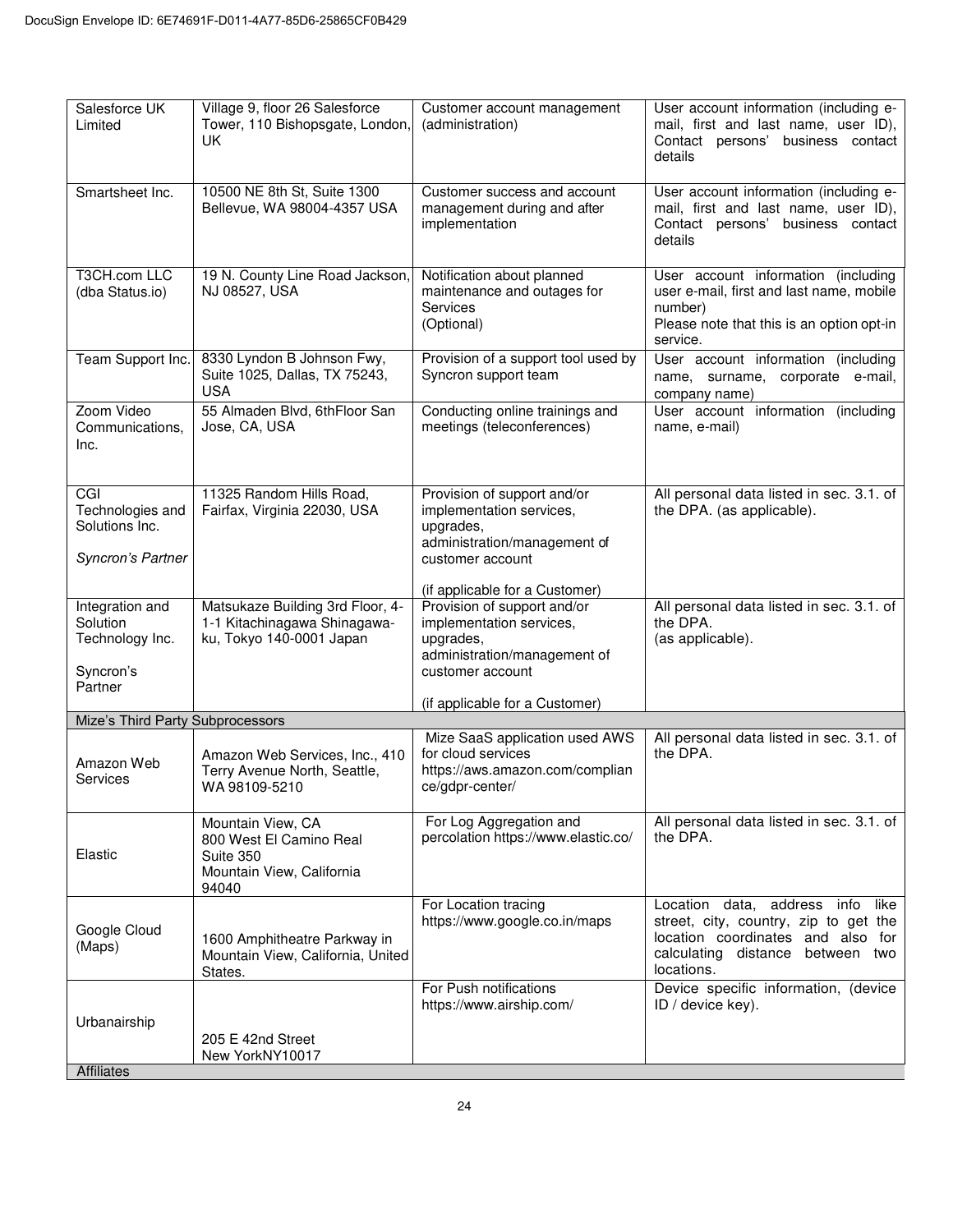| Mize Software<br><b>Solutions Private</b><br>Limited | Mir Magnific, Unit No#<br>3, Ground Floor Survey 75&76<br>Nanakramguda X Roads,<br>Raidurga Navkhalsa<br>Hyderabad, Telangana, 500008<br>India                             | Provision of Services, Customer<br>care (account management) | All personal data listed in sec. 3.1. of<br>the DPA. |
|------------------------------------------------------|----------------------------------------------------------------------------------------------------------------------------------------------------------------------------|--------------------------------------------------------------|------------------------------------------------------|
| Mize, Inc.                                           | 12802 Tampa Oaks Blvd Ste<br>320<br>Temple Terrace, FL, 33637-<br>1954<br><b>United States</b>                                                                             | Provision of Services, Customer<br>care (account management) | All personal data listed in sec. 3.1. of<br>the DPA. |
| Syncron AB                                           | Östra Järnvägsgatan 27                                                                                                                                                     | Provision of Services, Customer                              | All personal data listed in sec. 3.1. of             |
|                                                      | 111 20 Stockholm, Sweden                                                                                                                                                   | care (account management)                                    | the DPA.                                             |
| Syncron France                                       | 5 rue du Helder                                                                                                                                                            | Provision of Services, Customer                              | All personal data listed in sec. 3.1. of             |
| SAS                                                  | 75009 Paris, France                                                                                                                                                        | care (account management)                                    | the DPA.                                             |
| Syncron Germany                                      | Mies-van-der-Rohe-Straße 4,                                                                                                                                                | Provision of Services; Customer                              | All personal data listed in sec. 3.1. of             |
| GmbH                                                 | 80807 München, Germany                                                                                                                                                     | care (account management)                                    | the DPA.                                             |
| <b>Syncron Holding</b>                               | Östra Järnvägsgatan 27                                                                                                                                                     | Provision of Services, Customer                              | All personal data listed in sec. 3.1. of             |
| AB                                                   | 111 20 Stockholm, Sweden                                                                                                                                                   | care (account management)                                    | the DPA.                                             |
| Syncron Inc.                                         | HQ: One Glenlake Pkwy Suite                                                                                                                                                | Provision of Services, Customer                              | All personal data listed in sec. 3.1. of             |
|                                                      | 1000, Atlanta, GA 30328, USA                                                                                                                                               | care (account management)                                    | the DPA.                                             |
| Syncron Italy S.r.l.                                 | Via Maurizio Gonzaga 7CAP                                                                                                                                                  | Provision of Services, Customer                              | All personal data listed in sec. 3.1. of             |
|                                                      | 20123, Milano (MI), Italy                                                                                                                                                  | care (account management)                                    | the DPA.                                             |
| Syncron<br>Japan Corp.                               | NCO Kanda Awajicho Building<br>7F, 2-1-7 Kanda Awajicho,<br>Chiyoda-ku, Tokyo<br>101-0063 Japan                                                                            | Provision of Services, Customer<br>care (account management) | All personal data listed in sec. 3.1. of<br>the DPA. |
| Syncron<br>Poland<br>Sp. z o.o.                      | ul. Twarda 4<br>00-105 Warszawa, Poland                                                                                                                                    | Provision of Services, Customer<br>care (account management) | All personal data listed in sec. 3.1. of<br>the DPA. |
| <b>Syncron Services</b>                              | ul. Twarda 4                                                                                                                                                               | Provision of Services, Customer                              | All personal data listed in sec. 3.1. of             |
| Poland sp. z o.o.                                    | 00-105 Warszawa, Poland                                                                                                                                                    | care (account management)                                    | the DPA.                                             |
| Syncron Software<br>India Private<br>Limited         | Municipal No. 206, Mahatma<br>Gandhi Rd,<br>Bengaluru, Karnataka 560001,<br>India                                                                                          | Provision of Services, Customer<br>care (account management) | All personal data listed in sec. 3.1. of<br>the DPA. |
| Syncron Sweden                                       | Östra Järnvägsgatan 27                                                                                                                                                     | Provision of Services, Customer                              | All personal data listed in sec. 3.1. of             |
| AB                                                   | 111 20 Stockholm, Sweden                                                                                                                                                   | care (account management)                                    | the DPA.                                             |
| Syncron UK Ltd                                       | Office:<br>2 <sub>nd</sub><br>Floor.<br>3<br>Brindleyplace, Birmingham, B1<br>2JB, UK;<br>address:<br>Registered<br>C/O<br>Begbies 9 Bonhill Street London<br>EC2A 4DJ, UK | Provision of Services, Customer<br>care (account management) | All personal data listed in sec. 3.1. of<br>the DPA. |

**Change control log**